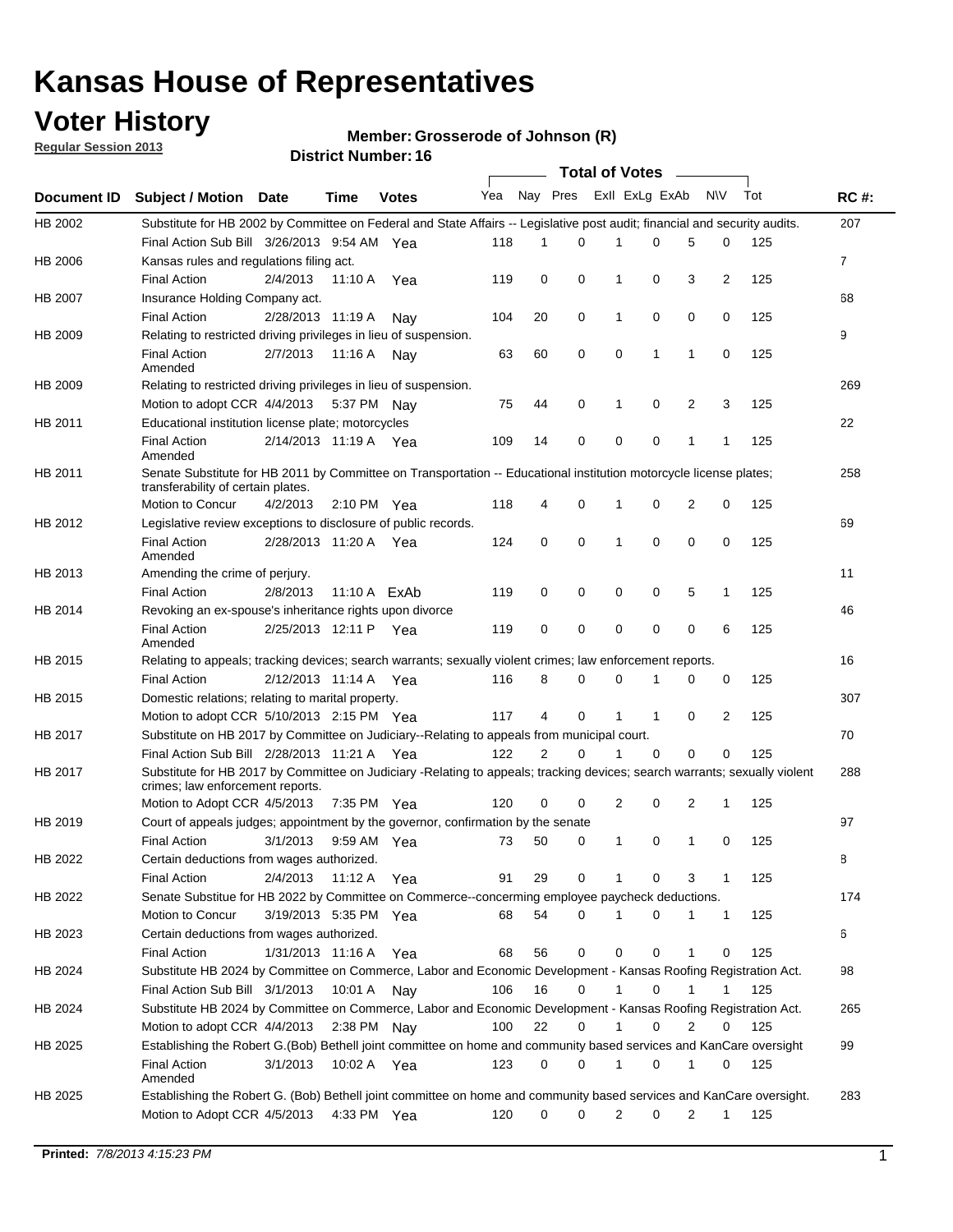## **Voter History**

**Member: Grosserode of Johnson (R)** 

**Regular Session 2013**

|                    |                                                                                                                                                                                                                                                       |                       |         | DISTRICT NUMBER TO |     |                |          | <b>Total of Votes</b> |   | $\sim$         |              |     |             |
|--------------------|-------------------------------------------------------------------------------------------------------------------------------------------------------------------------------------------------------------------------------------------------------|-----------------------|---------|--------------------|-----|----------------|----------|-----------------------|---|----------------|--------------|-----|-------------|
| <b>Document ID</b> | <b>Subject / Motion</b>                                                                                                                                                                                                                               | <b>Date</b>           | Time    | <b>Votes</b>       | Yea | Nay Pres       |          | Exll ExLg ExAb        |   |                | <b>NV</b>    | Tot | <b>RC#:</b> |
| HB 2028            | Providing for venue in Shawnee County District Court in certain forfeiture proceedings                                                                                                                                                                |                       |         |                    |     |                |          |                       |   |                |              |     | 12          |
|                    | <b>Final Action</b>                                                                                                                                                                                                                                   | 2/8/2013              |         | 11:12 A ExAb       | 119 |                | 0        | 0                     | 0 | 5              | 0            | 125 |             |
|                    | Amended                                                                                                                                                                                                                                               |                       |         |                    |     |                |          |                       |   |                |              |     | 199         |
| HB 2028            | Providing for venue in Shawnee County District Court in certain forfeiture proceedings<br>Motion to Concur                                                                                                                                            | 3/25/2013 9:36 AM     |         | Yea                | 120 | 0              | 0        | 2                     | 0 | 2              | $\mathbf{1}$ | 125 |             |
| HB 2030            | Creating wounded warrior deer hunting permits for injured combat veterans.                                                                                                                                                                            |                       |         |                    |     |                |          |                       |   |                |              |     | 25          |
|                    | <b>Final Action</b>                                                                                                                                                                                                                                   | 2/15/2013 11:16 A     |         | Yea                | 115 | 0              | 0        | $\overline{2}$        | 2 | 3              | 3            | 125 |             |
|                    | Amended                                                                                                                                                                                                                                               |                       |         |                    |     |                |          |                       |   |                |              |     |             |
| HB 2033            | Concerning the regulation of knives                                                                                                                                                                                                                   |                       |         |                    |     |                |          |                       |   |                |              |     | 143         |
|                    | <b>Final Action</b>                                                                                                                                                                                                                                   | 3/7/2013              | 12:12 P | Yea                | 93  | 28             | 0        | 1                     | 0 | 3              | 0            | 125 |             |
| HB 2033            | Concerning the regulation of knives.                                                                                                                                                                                                                  |                       |         |                    |     |                |          |                       |   |                |              |     | 270         |
|                    | Motion to adopt CCR 4/4/2013 5:43 PM Yea                                                                                                                                                                                                              |                       |         |                    | 95  | 26             | 0        |                       | 0 | 3              | 0            | 125 |             |
| HB 2034            | Human trafficking; crimes of commercial sexual exploitation of a child, selling sexual relations, promoting the sale of sexual<br>relations and buying sexual relations; children in need of care; staff secure faciliies.                            |                       |         |                    |     |                |          |                       |   |                |              |     | 17          |
|                    | <b>Final Action</b><br>Amended                                                                                                                                                                                                                        | 2/12/2013 11:16 A Yea |         |                    | 124 | 0              | 0        | 0                     | 1 | 0              | 0            | 125 |             |
| HB 2034            | S Sub for HB 2034 by Committee on Judiciary - Human trafficking; crimes of commercial sexual exploitation of a child, selling<br>sexual relations, promoting the sale of sexual relations and buying sexual relations; children in need of care;staff |                       |         |                    |     |                |          |                       |   |                |              |     | 282         |
|                    | Motion to Adopt CCR 4/5/2013 4:18 PM Yea                                                                                                                                                                                                              |                       |         |                    | 120 | 0              | 0        | 2                     | 0 | 2              | 1            | 125 |             |
| HB 2035            | Cities; experience requirements for plumbers, electricians and certain mechanical contractors.                                                                                                                                                        |                       |         |                    |     |                |          |                       |   |                |              |     | 29          |
|                    | <b>Final Action</b>                                                                                                                                                                                                                                   | 2/18/2013 11:16 A     |         | Yea                | 117 | 2              | 0        | $\overline{2}$        | 0 | 4              | 0            | 125 |             |
| HB 2037            | Public property; religious displays; other displays.                                                                                                                                                                                                  |                       |         |                    |     |                |          |                       |   |                |              |     | 176         |
|                    | <b>Final Action</b>                                                                                                                                                                                                                                   | 3/20/2013 10:27 A     |         | Yea                | 120 | 3              | 0        | 1                     | 0 | 1              | 0            | 125 |             |
| HB 2041            | Criminal history record information; definition; municipal court reporting; district court reporting.                                                                                                                                                 |                       |         |                    |     |                |          |                       |   |                |              |     | 19          |
|                    | <b>Final Action</b>                                                                                                                                                                                                                                   | 2/13/2013 11:23 A     |         | Yea                | 119 | 3              | 0        | 0                     | 0 | 3              | 0            | 125 |             |
| HB 2042            | Appraisal of property for taxation purposes; appeals; changes.                                                                                                                                                                                        |                       |         |                    |     |                |          |                       |   |                |              |     | 158         |
|                    | <b>Final Action</b><br>Amended                                                                                                                                                                                                                        | 3/18/2013 11:19 A     |         | Nav                | 109 | 12             | 0        | 2                     | 0 | $\overline{2}$ | 0            | 125 |             |
| HB 2043            | Aggravated battery; driving under the influence.                                                                                                                                                                                                      |                       |         |                    |     |                |          |                       |   |                |              |     | 100         |
|                    | <b>Final Action</b><br>Amended                                                                                                                                                                                                                        | 3/1/2013              |         | 10:03 A Yea        | 123 | 0              | 0        |                       | 0 | 1              | 0            | 125 |             |
| HB 2043            | Senate Substitute for HB 2043 by Committee on Judiciary - Attorney general; duties and responsibilities; notice of intent to<br>seek the death penalty.                                                                                               |                       |         |                    |     |                |          |                       |   |                |              |     | 271         |
|                    | Motion to adopt CCR 4/4/2013                                                                                                                                                                                                                          |                       |         | 5:48 PM Yea        | 121 | 0              | $\Omega$ |                       | 0 | 3              | 0            | 125 |             |
| HB 2044            | Increasing the penalty for a person who distributes a controlled substance that causes great bodily harm or death.                                                                                                                                    |                       |         |                    |     |                |          |                       |   |                |              |     | 101         |
|                    | <b>Final Action</b><br>Amended                                                                                                                                                                                                                        | 3/1/2013              | 10:05 A | Nav                | 112 | 11             | 0        | 1                     | 0 |                | 0            | 125 |             |
| HB 2047            | Requiring certain municipalities to vote to increase property tax revenues over previous year when such increase exceeds<br>inflation; publication.                                                                                                   |                       |         |                    |     |                |          |                       |   |                |              |     | 186         |
|                    | Final Action<br>Amended                                                                                                                                                                                                                               | 3/21/2013 11:29 A Yea |         |                    | 68  | 53             | 0        | 1                     | 0 | 3              | 0            | 125 |             |
| HB 2049            | Kansas department of agriculture; increasing certain fees and eliminating sunsets on various program fees.                                                                                                                                            |                       |         |                    |     |                |          |                       |   |                |              |     | 59          |
|                    | Final Action<br>Amended                                                                                                                                                                                                                               | 2/27/2013 12:23 P     |         | Nay                | 77  | 46             | 0        | 1                     | 0 | 1              | $\Omega$     | 125 |             |
| HB 2049            | Kansas department of agriculture; increasing certain fees; concerning sunsets on various program fees.                                                                                                                                                |                       |         |                    |     |                |          |                       |   |                |              |     | 324         |
|                    | Motion to adopt CCR 6/2/2013                                                                                                                                                                                                                          |                       | 12:28 A | Nav                | 45  | 64             | 0        | 1                     | 0 | 6              | 9            | 125 |             |
| HB 2050            | Agriculture: agricultural chemical registration; pesticide business liablity insurance; repeal of the Kansas agricultural liming<br>materials act.                                                                                                    |                       |         |                    |     |                |          |                       |   |                |              |     | 60          |
|                    | <b>Final Action</b><br>Amended                                                                                                                                                                                                                        | 2/27/2013 12:25 P     |         | Nay                | 103 | 20             | 0        | $\mathbf{1}$          | 0 | 1              | 0            | 125 |             |
| HB 2051            | Substitute for HB 2051 by Committee on Agriculture and Natural Resources--Amending provisions relating to dams,<br>obstructions, sstreams and water flex accounts and transfer permits.                                                               |                       |         |                    |     |                |          |                       |   |                |              |     | 50          |
|                    | Final Action Sub Bill 2/26/2013 2:12 PM Yea                                                                                                                                                                                                           |                       |         |                    | 117 | $\overline{2}$ | 0        | 0                     | 0 | 0              | 6            | 125 |             |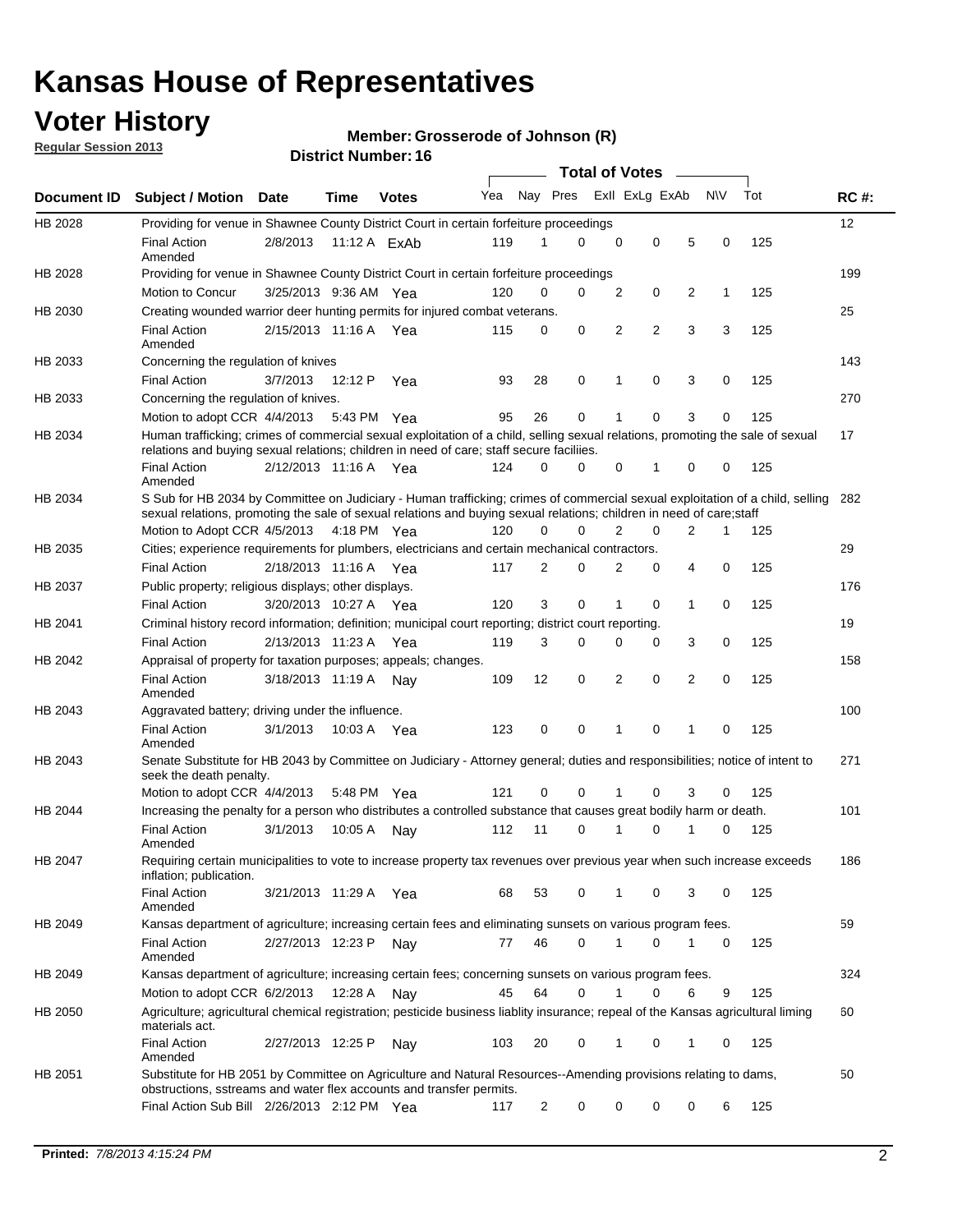## **Voter History**

**Member: Grosserode of Johnson (R)** 

**Regular Session 2013**

|                |                                                                                                                                                                                                                                          |                        |             | DISTILL MUILIDEL. TO |     |                |                         | Total of Votes – |                |          |                |              |     |             |
|----------------|------------------------------------------------------------------------------------------------------------------------------------------------------------------------------------------------------------------------------------------|------------------------|-------------|----------------------|-----|----------------|-------------------------|------------------|----------------|----------|----------------|--------------|-----|-------------|
| Document ID    | <b>Subject / Motion</b>                                                                                                                                                                                                                  | <b>Date</b>            | Time        | <b>Votes</b>         | Yea |                | Nay Pres Exll ExLg ExAb |                  |                |          |                | <b>NV</b>    | Tot | <b>RC#:</b> |
| HB 2052        | Discharging a firearm inside or into a city; unlawful acts; exceptions.                                                                                                                                                                  |                        |             |                      |     |                |                         |                  |                |          |                |              |     | 155         |
|                | <b>Final Action</b><br>Amended                                                                                                                                                                                                           | 3/14/2013 11:20 A ExAb |             |                      | 121 | 2              | 0                       |                  | 0              | 0        | 2              | 0            | 125 |             |
| HB 2052        | Senate Substitute for HB 2052 by Committee on Federal and State Affairs - Concerning firearms; personal and family<br>protection act; concealed handguns in public building; other changes; unlawful discharge of a firearm inside city. |                        |             |                      |     |                |                         |                  |                |          |                |              |     | 300         |
|                | Motion to Adopt CCR 4/5/2013 10:24 P Yea                                                                                                                                                                                                 |                        |             |                      | 104 | 16             | 0                       |                  | 2              | 0        | 2              | 1            | 125 |             |
| HB 2055        | Personal and Familly Protection Act; public buildings; adequate security.                                                                                                                                                                |                        |             |                      |     |                |                         |                  |                |          |                |              |     | 156         |
|                | <b>Final Action</b><br>Amended                                                                                                                                                                                                           | 3/14/2013 11:26 A FxAb |             |                      | 84  | 38             | 0                       |                  | 0              | 0        | $\overline{2}$ | 1            | 125 |             |
| <b>HB 2057</b> | Concerning property taxation; relating to county appraisers; appointing interim appraiser.                                                                                                                                               |                        |             |                      |     |                |                         |                  |                |          |                |              |     | 208         |
|                | <b>Final Action</b>                                                                                                                                                                                                                      | 3/26/2013 9:55 AM Yea  |             |                      | 119 | 0              | 0                       |                  | 1              | 0        | 5              | 0            | 125 |             |
| HB 2058        | Taxation of helium and certain other gases under mineral severance tax, and prohibition of certain refunds related thereto.                                                                                                              |                        |             |                      |     |                |                         |                  |                |          |                |              |     | 159         |
|                | <b>Final Action</b>                                                                                                                                                                                                                      | 3/18/2013 11:21 A Yea  |             |                      | 119 | 2              | 0                       |                  | 2              | 0        | 2              | 0            | 125 |             |
| HB 2059        | Income tax deductions and modifications and severance tax exemptions; basis of partner's interest and shareholder's stock;<br>statutory clarification.                                                                                   |                        |             |                      |     |                |                         |                  |                |          |                |              |     | 14          |
|                | <b>Final Action</b><br>Amended                                                                                                                                                                                                           | 2/11/2013 11:42 A      |             | Yea                  | 122 | $\overline{2}$ | 0                       |                  | 0              | 0        | 1              | 0            | 125 |             |
| HB 2059        | Income tax deductions and modifications and severance tax exemptions; basis of partner's interest and shareholder's stock;<br>statutory clarification.                                                                                   |                        |             |                      |     |                |                         |                  |                |          |                |              |     | 293         |
|                | Motion to Concur                                                                                                                                                                                                                         | 4/5/2013               | 8:14 PM Nav |                      | 0   | 120            | 0                       |                  | $\overline{2}$ | 0        | $\overline{2}$ | $\mathbf{1}$ | 125 |             |
| HB 2059        | Income tax rates, deductions and credits; rural opportunity zones; sales tax rates and distribution of revenue; severance tax;<br>and property tax exemptions for IRB property and property damaged by natural disaster.                 |                        |             |                      |     |                |                         |                  |                |          |                |              |     | 322         |
|                | Motion to adopt CCR 6/2/2013                                                                                                                                                                                                             |                        | 12:11 A     | Nav                  | 69  | 45             | 0                       |                  | $\mathbf{1}$   | 0        | 6              | 4            | 125 |             |
| HB 2060        | Prohibiting certain confined persons from receiving food sales tax refunds and homestead property tax refunds.                                                                                                                           |                        |             |                      |     |                |                         |                  |                |          |                |              |     | 10          |
|                | <b>Final Action</b><br>Amended                                                                                                                                                                                                           | 2/7/2013               | 11:18 A     | Yea                  | 123 | $\mathbf 0$    | 0                       |                  | 0              | 1        | 1              | 0            | 125 |             |
| HB 2065        | Creating the crime of home improvement fraud.                                                                                                                                                                                            |                        |             |                      |     |                |                         |                  |                |          |                |              |     | 20          |
|                | <b>Final Action</b><br>Amended                                                                                                                                                                                                           | 2/13/2013 11:26 A Nay  |             |                      | 106 | 16             | 0                       |                  | 0              | 0        | 3              | 0            | 125 |             |
| HB 2066        | Physical therapists; evaluation and treatment of patients.                                                                                                                                                                               |                        |             |                      |     |                |                         |                  |                |          |                |              |     | 26          |
|                | <b>Final Action</b><br>Amended                                                                                                                                                                                                           | 2/15/2013 11:18 A Yea  |             |                      | 98  | 16             | 0                       |                  | 2              | 2        | 3              | 4            | 125 |             |
| HB 2067        | Board of nursing; assistant attorneys general.                                                                                                                                                                                           |                        |             |                      |     |                |                         |                  |                |          |                |              |     | 15          |
|                | <b>Final Action</b>                                                                                                                                                                                                                      | 2/11/2013 11:44 A Yea  |             |                      | 123 | $\mathbf{1}$   | 0                       |                  | 0              | 0        | 1              | 0            | 125 |             |
| HB 2069        | Public policy; certain city ordinances and county resolutions declared void.                                                                                                                                                             |                        |             |                      |     |                |                         |                  |                |          |                |              |     | 102         |
|                | <b>Final Action</b><br>Amended                                                                                                                                                                                                           | 3/1/2013               | 10:06 A     | Yea                  | 92  | 31             | 0                       |                  | 1              | $\Omega$ | 1              | 0            | 125 |             |
| HB 2069        | Public policy; certain city ordinances and county resolutions declared void.                                                                                                                                                             |                        |             |                      |     |                |                         |                  |                |          |                |              |     | 292         |
|                | Motion to Concur                                                                                                                                                                                                                         | 4/5/2013               |             | 8:04 PM Yea          | 88  | 32             | 0                       |                  | 2              | 0        | 2              | 1            | 125 |             |
| HB 2070        | Appearance bond conditions; surety and bounty hunter regulation.                                                                                                                                                                         |                        |             |                      |     |                |                         |                  |                |          |                |              |     | 103         |
|                | <b>Final Action</b><br>Amended                                                                                                                                                                                                           | 3/1/2013               | 10:08 A Yea |                      | 122 | $\mathbf{1}$   | 0                       |                  | $\mathbf{1}$   | 0        | $\mathbf{1}$   | 0            | 125 |             |
| HB 2074        | Cities and counties; solid waste disposal areas; restrictions.                                                                                                                                                                           |                        |             |                      |     |                |                         |                  |                |          |                |              |     | 139         |
|                | <b>Emergency Final</b><br><b>Action Amend</b>                                                                                                                                                                                            | 3/1/2013               |             | 1:11 PM Yea          | 102 | 19             | 0                       |                  | 1              | 0        | 1              | 2            | 125 |             |
| HB 2075        | Cities; qualifications and rehabilitation of abandoned property.                                                                                                                                                                         |                        |             |                      |     |                |                         |                  |                |          |                |              |     | 61          |
|                | <b>Final Action</b><br>Amended                                                                                                                                                                                                           | 2/27/2013 12:27 P      |             | Nav                  | 72  | 51             | 0                       |                  | 1              | 0        | 1              | 0            | 125 |             |
| HB 2077        | Granting professional licenses to military service members.<br>Final Action<br>Amended                                                                                                                                                   | 2/26/2013 2:13 PM Yea  |             |                      | 119 | 0              | 0                       |                  | 2              | 0        | 2              | 2            | 125 | 51          |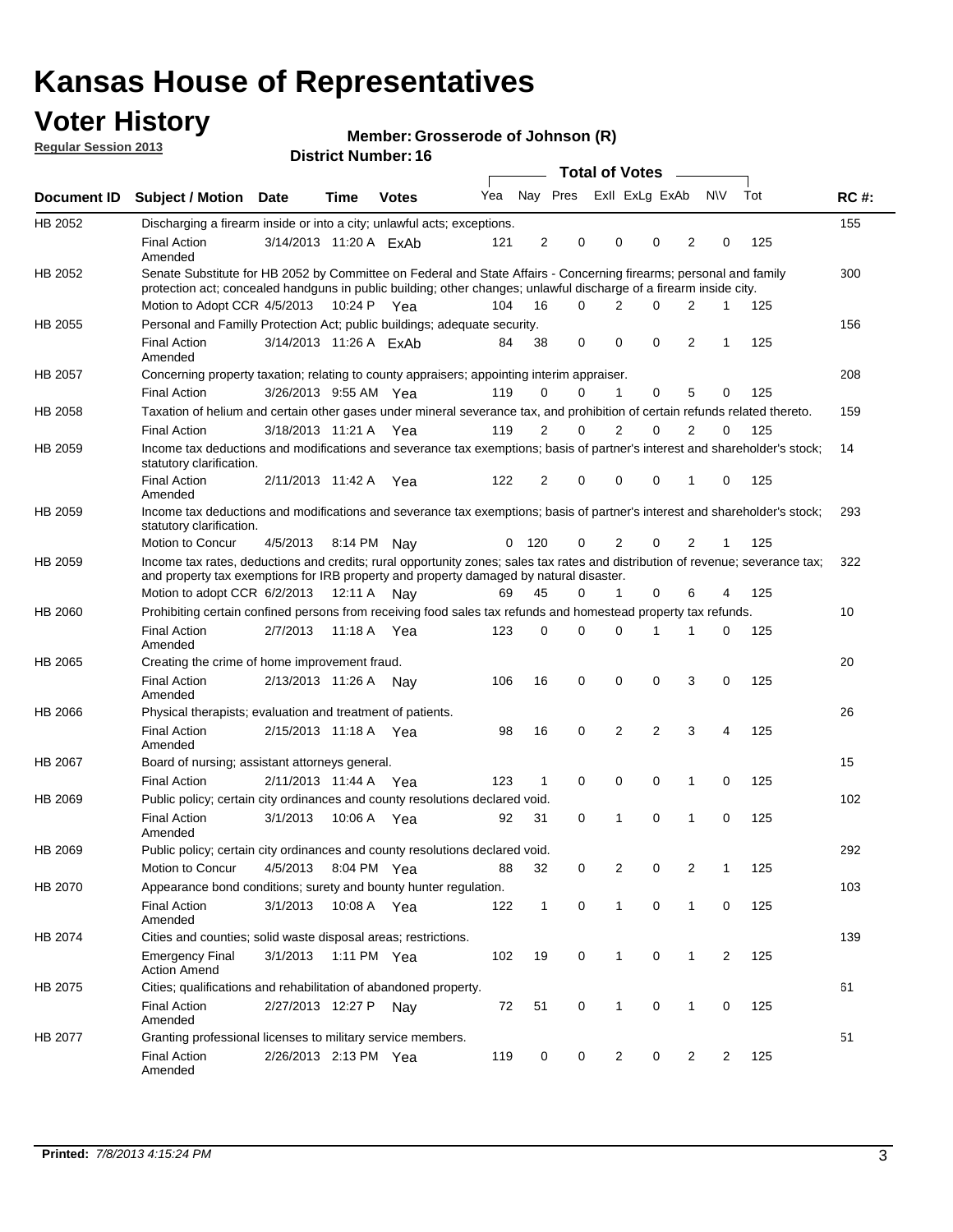## **Voter History**

**Member: Grosserode of Johnson (R)** 

**Regular Session 2013**

|             |                                                                                                                                                                                                       |                       |             |              |     |                         |          | <b>Total of Votes</b> |   | $\sim$         |           |     |             |
|-------------|-------------------------------------------------------------------------------------------------------------------------------------------------------------------------------------------------------|-----------------------|-------------|--------------|-----|-------------------------|----------|-----------------------|---|----------------|-----------|-----|-------------|
| Document ID | Subject / Motion Date                                                                                                                                                                                 |                       | <b>Time</b> | <b>Votes</b> | Yea | Nay Pres Exll ExLg ExAb |          |                       |   |                | <b>NV</b> | Tot | <b>RC#:</b> |
| HB 2078     | Authorizing certain licensing boards to accept education, training or experience completed in the military towards licensure in<br>this state.                                                        |                       |             |              |     |                         |          |                       |   |                |           |     | 52          |
|             | <b>Final Action</b><br>Amended                                                                                                                                                                        | 2/26/2013 2:14 PM Yea |             |              | 119 | 0                       | 0        | 2                     | 0 | 2              | 2         | 125 |             |
| HB 2078     | Authorizing certain licensing boards to accept education, training or experience of military service members towards obtaining 275<br>licensure in this state.                                        |                       |             |              |     |                         |          |                       |   |                |           |     |             |
|             | Motion to adopt CCR 4/5/2013                                                                                                                                                                          |                       | 11:42 A     | Yea          | 120 | 0                       | 0        | 2                     | 0 | 3              | 0         | 125 |             |
| HB 2081     | Forfeiture of property related to violations of certain criminal acts.                                                                                                                                |                       |             |              |     |                         |          |                       |   |                |           |     | 18          |
|             | <b>Final Action</b><br>Amended                                                                                                                                                                        | 2/12/2013 11:17 A Yea |             |              | 124 | 0                       | 0        | 0                     | 1 | 0              | 0         | 125 |             |
| HB 2081     | Forfeiture of property related to violations of certain criminal acts.                                                                                                                                |                       |             |              |     |                         |          |                       |   |                |           |     | 306         |
|             | Motion to adopt CCR 5/10/2013 10:38 A                                                                                                                                                                 |                       |             | Yea          | 121 | 0                       | 0        | 1                     | 1 | $\overline{2}$ | 0         | 125 |             |
| HB 2083     | Public employees relations boards; assessment of certain costs.                                                                                                                                       |                       |             |              |     |                         |          |                       |   |                |           |     | 104         |
|             | <b>Final Action</b><br>Amended                                                                                                                                                                        | 3/1/2013              | 10:09 A     | Yea          | 87  | 36                      | 0        | 1                     | 0 | 1              | 0         | 125 |             |
| HB 2084     | Tax credits for community services contributions; youth apprenticeship and entrepreneurship.                                                                                                          |                       |             |              |     |                         |          |                       |   |                |           |     | 105         |
|             | <b>Final Action</b><br>Amended                                                                                                                                                                        | 3/1/2013              | 10:11 A     | Yea          | 120 | 3                       | 0        | 1                     | 0 | 1              | 0         | 125 |             |
| HB 2084     | Tax credits for community services contributions; youth apprenticeship and entrepreneurship.                                                                                                          |                       |             |              |     |                         |          |                       |   |                |           |     | 316         |
|             | Sub Motion to Concur 5/24/2013 9:33 AM Nay                                                                                                                                                            |                       |             |              |     | 5 109                   | 0        | 1                     | 0 | 9              | 1         | 125 |             |
| HB 2086     | Eligible infrastructure costs for tax increment financing and community improvement districts; bond repayment tax revenue<br>pledge requirements.                                                     |                       |             |              |     |                         |          |                       |   |                |           |     | 160         |
|             | <b>Final Action</b>                                                                                                                                                                                   | 3/18/2013 11:24 A     |             | Nav          | 61  | 60                      | 0        | 2                     | 0 | 2              | 0         | 125 |             |
| HB 2086     | Eligible infrastructure costs for tax increment financing and community improvement districts; bond repayment tax revenue<br>pledge requirements.                                                     |                       |             |              |     |                         |          |                       |   |                |           |     | 173         |
|             | <b>Final Action</b>                                                                                                                                                                                   | 3/19/2013 5:25 PM     |             | Nav          | 81  | 41                      | 0        | 1                     | 0 | 1              | 1         | 125 |             |
| HB 2091     | Publication of delinquent personal property tax statements.                                                                                                                                           |                       |             |              |     |                         |          |                       |   |                |           |     | 161         |
|             | <b>Final Action</b><br>Amended                                                                                                                                                                        | 3/18/2013 11:25 A     |             | Nav          | 81  | 40                      | $\Omega$ | 2                     | 0 | 2              | 0         | 125 |             |
| HB 2093     | Amending the crime of identity theft.                                                                                                                                                                 |                       |             |              |     |                         |          |                       |   |                |           |     | 106         |
|             | <b>Final Action</b><br>Amended                                                                                                                                                                        | 3/1/2013              | 10:12 A Yea |              | 123 | 0                       | 0        | 1                     | 0 | 1              | 0         | 125 |             |
| HB 2093     | Senate Substitute for HB 2093 by Committee on Judiciary - Identity theft and identity fraud; unlawful acts concerning<br>computers; DNA testing and exculpatory evidence; murder in the first degree. |                       |             |              |     |                         |          |                       |   |                |           |     | 289         |
|             | Motion to Adopt CCR 4/5/2013 7:49 PM Yea                                                                                                                                                              |                       |             |              | 118 | 2                       | 0        | 2                     | 0 | 2              | 1         | 125 |             |
| HB 2094     | Student electronic privacy at public and private postsecondary educational institutions.                                                                                                              |                       |             |              |     |                         |          |                       |   |                |           |     | 164         |
|             | <b>Final Action</b><br>Amended                                                                                                                                                                        | 3/19/2013 10:33 A     |             | Yea          | 123 | 0                       | 0        |                       | 0 | 1              | 0         | 125 |             |
| HB 2096     | Local governmental entities and investment of public moneys.                                                                                                                                          |                       |             |              |     |                         |          |                       |   |                |           |     | 23          |
|             | <b>Final Action</b>                                                                                                                                                                                   | 2/14/2013 11:21 A     |             | Yea          | 123 | 0                       | 0        | 0                     | 0 | 1              | 1         | 125 |             |
| HB 2099     | Insurance- updating certain statutory references.                                                                                                                                                     |                       |             |              |     |                         |          |                       |   |                |           |     | 71          |
|             | Final Action<br>Amended                                                                                                                                                                               | 2/28/2013 11:23 A Yea |             |              | 124 | 0                       | 0        | 1                     | 0 | 0              | 0         | 125 |             |
| HB 2101     | Interstate transmission siting compact.                                                                                                                                                               |                       |             |              |     |                         |          |                       |   |                |           |     | 209         |
|             | <b>Final Action</b><br>Amended                                                                                                                                                                        | 3/26/2013 9:56 AM Yea |             |              | 118 | 1                       | 0        | 1                     | 0 | 5              | 0         | 125 |             |
| HB 2105     | Substitute HB 2105 by Committee on Commerce, Labor and Economic Development - Employment security law.                                                                                                |                       |             |              |     |                         |          |                       |   |                |           |     | 107         |
|             | Final Action Sub Bill 3/1/2013                                                                                                                                                                        |                       | 10:13 A Yea |              | 88  | 35                      | 0        |                       | 0 | 1              | 0         | 125 |             |
| HB 2105     | Substitute HB 2105 by Committee on Commerce, Labor and Economic Development - Employment security law.                                                                                                |                       |             |              |     |                         |          |                       |   |                |           |     | 298         |
|             | Motion to adopt CCR 4/5/2013                                                                                                                                                                          |                       | 9:46 PM Yea |              | 89  | 31                      | 0        | 2                     | 0 | 2              | 1         | 125 |             |
| HB 2106     | Portable electronics insurance act.                                                                                                                                                                   |                       |             |              |     |                         |          |                       |   |                |           |     | 133         |
|             | <b>Emergency Final</b><br>Action                                                                                                                                                                      | 3/1/2013              | 1:03 PM Yea |              | 117 | 4                       | 0        | $\mathbf{1}$          | 0 | $\mathbf{1}$   | 2         | 125 |             |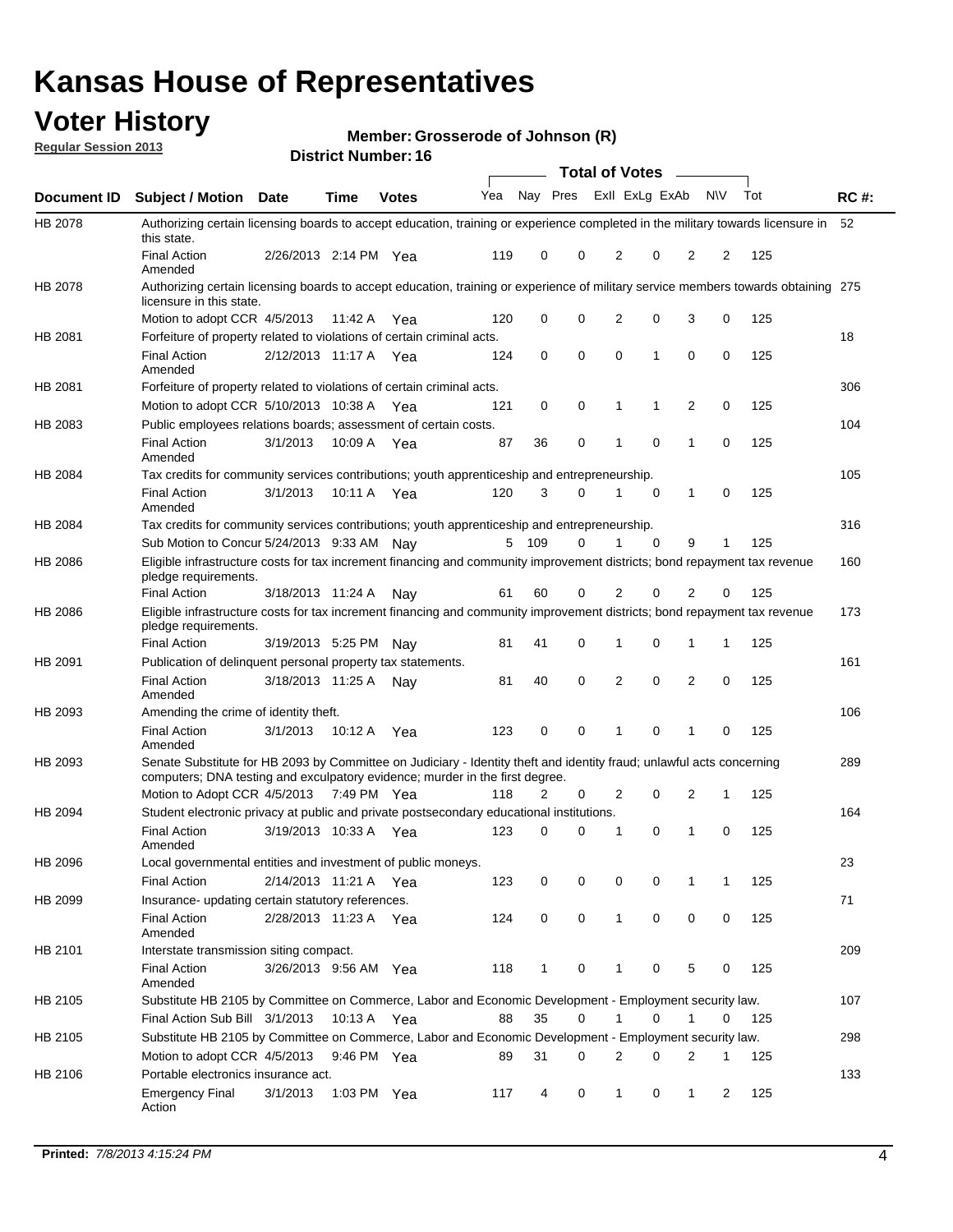## **Voter History**

**Member: Grosserode of Johnson (R)** 

**Regular Session 2013**

|             |                                                                                                                                                                                                                                                                      |                       |         | <b>DISTRICT MUTHDEL: 10</b> |     |                |             | Total of Votes – |   |              |                |     |             |
|-------------|----------------------------------------------------------------------------------------------------------------------------------------------------------------------------------------------------------------------------------------------------------------------|-----------------------|---------|-----------------------------|-----|----------------|-------------|------------------|---|--------------|----------------|-----|-------------|
| Document ID | <b>Subject / Motion</b>                                                                                                                                                                                                                                              | Date                  | Time    | <b>Votes</b>                | Yea | Nay Pres       |             | Exll ExLg ExAb   |   |              | <b>NV</b>      | Tot | <b>RC#:</b> |
| HB 2107     | Insurance; enacting the electronic notice and document act.                                                                                                                                                                                                          |                       |         |                             |     |                |             |                  |   |              |                |     | 134         |
|             | <b>Emergency Final</b><br><b>Action Amend</b>                                                                                                                                                                                                                        | 3/1/2013              |         | 1:04 PM Yea                 | 121 | 0              | 0           | 1                | 0 | 1            | 2              | 125 |             |
| HB 2107     | Insurance; enacting the electronic notice and document act, return of premiums separate from the notice of adverse<br>underwriting decision, statutory updates, uninsurable health plan increase in lifetime limit, mandate lite, certain company<br>dividend plans. |                       |         |                             |     |                |             |                  |   |              |                |     | 281         |
|             | Motion to Adopt CCR 4/5/2013                                                                                                                                                                                                                                         |                       | 4:06 PM | Yea                         | 69  | 50             | 0           | 2                | 0 | 3            | 1              | 125 |             |
| HB 2109     | School finance; military pupil count.                                                                                                                                                                                                                                |                       |         |                             |     |                |             |                  |   |              |                |     | 108         |
|             | <b>Final Action</b>                                                                                                                                                                                                                                                  | 3/1/2013              | 10:15A  | Nav                         | 104 | 19             | 0           | 1                | 0 | 1            | 0              | 125 |             |
| HB 2109     | Enacting the Kansas children's protection act.                                                                                                                                                                                                                       |                       |         |                             |     |                |             |                  |   |              |                |     | 277         |
|             | Motion to Adopt CCR 4/5/2013                                                                                                                                                                                                                                         |                       | 12:31 P | Yea                         | 116 | $\overline{2}$ | $\mathbf 0$ | 2                | 0 | 3            | $\overline{2}$ | 125 |             |
| HB 2112     | Campaign finance; transfer of campaign money to another candidacy.                                                                                                                                                                                                   |                       |         |                             |     |                |             |                  |   |              |                |     | 72          |
|             | <b>Final Action</b><br>Amended                                                                                                                                                                                                                                       | 2/28/2013 11:25 A Yea |         |                             | 95  | 29             | 0           | 1                | 0 | 0            | 0              | 125 |             |
| HB 2114     | Debt setoff; collection assistance fee.                                                                                                                                                                                                                              |                       |         |                             |     |                |             |                  |   |              |                |     | 21          |
|             | <b>Final Action</b>                                                                                                                                                                                                                                                  | 2/13/2013 11:34 A     |         | Nav                         | 90  | 32             | 0           | 0                | 0 | 3            | 0              | 125 |             |
| HB 2115     | Relating to the employment of retired judges and justices.                                                                                                                                                                                                           |                       |         |                             |     |                |             |                  |   |              |                |     | 73          |
|             | <b>Final Action</b>                                                                                                                                                                                                                                                  | 2/28/2013 11:27 A Yea |         |                             | 124 | 0              | 0           | 1                | 0 | 0            | 0              | 125 |             |
| HB 2115     | Courts; employment of retired judges and justices; court debt setoff.                                                                                                                                                                                                |                       |         |                             |     |                |             |                  |   |              |                |     | 309         |
|             | Motion to Adopt CCR 5/14/2013 2:14 PM Yea                                                                                                                                                                                                                            |                       |         |                             | 100 | 13             | 0           | 1                | 0 | 9            | 2              | 125 |             |
| HB 2118     | Preservation of historic property; environs authority deleted.                                                                                                                                                                                                       |                       |         |                             |     |                |             |                  |   |              |                |     | 62          |
|             | <b>Final Action</b>                                                                                                                                                                                                                                                  | 2/27/2013 12:30 P Yea |         |                             | 99  | 24             | 0           | 1                | 0 | 1            | 0              | 125 |             |
| HB 2120     | Updating provisions relating to the Kansas bureau of investigations DNA database.<br><b>Final Action</b>                                                                                                                                                             | 3/1/2013              |         | 10:16 A Yea                 | 121 | 2              | 0           | 1                | 0 | 1            | 0              | 125 | 109         |
|             | Amended                                                                                                                                                                                                                                                              |                       |         |                             |     |                |             |                  |   |              |                |     |             |
| HB 2120     | Updating provisions relating to DNA collection and DNA evidence; amending the definition of a bet for purposes of the Kansas 302                                                                                                                                     |                       |         |                             |     |                |             |                  |   |              |                |     |             |
|             | criminal code; sentencing for possession of a firearm during a drug felony<br>Motion to adopt CCR 5/9/2013 11:32 A Nay                                                                                                                                               |                       |         |                             | 74  | 49             | 0           | 1                | 0 | $\mathbf{1}$ | 0              | 125 |             |
| HB 2122     | Real estate brokers and salespersons; licensing requirements; sales transaction requirements.                                                                                                                                                                        |                       |         |                             |     |                |             |                  |   |              |                |     | 37          |
|             | <b>Final Action</b><br>Amended                                                                                                                                                                                                                                       | 2/20/2013 11:13 A Yea |         |                             | 121 | 1              | 0           |                  | 0 | 2            | 0              | 125 |             |
| HB 2125     | Increasing real estate broker's and salesperson's license fees.                                                                                                                                                                                                      |                       |         |                             |     |                |             |                  |   |              |                |     | 38          |
|             | <b>Final Action</b>                                                                                                                                                                                                                                                  | 2/20/2013 12:16 P     |         | Nav                         | 71  | 50             | 1           | 0                | 0 | 0            | 3              | 125 |             |
| HB 2128     | Open records act; exceptions.                                                                                                                                                                                                                                        |                       |         |                             |     |                |             |                  |   |              |                |     | 74          |
|             | <b>Final Action</b><br>Amended                                                                                                                                                                                                                                       | 2/28/2013 11:28 A     |         | Yea                         | 124 | 0              | 0           | 1                | 0 | 0            | 0              | 125 |             |
| HB 2128     | Open records act; exceptions.                                                                                                                                                                                                                                        |                       |         |                             |     |                |             |                  |   |              |                |     | 259         |
|             | Motion to Concur                                                                                                                                                                                                                                                     | 4/3/2013              | 10:29 A | Yea                         | 119 | 0              | 0           | 1                | 0 | 3            | 2              | 125 |             |
| HB 2130     | Elections; petition circulators.                                                                                                                                                                                                                                     |                       |         |                             |     |                |             |                  |   |              |                |     | 30          |
|             | Final Action                                                                                                                                                                                                                                                         | 2/18/2013 11:17 A     |         | Yea                         | 118 | $\mathbf{1}$   | 0           | $\overline{2}$   | 0 | 4            | 0              | 125 |             |
| HB 2135     | Property tax exemption; military housing.                                                                                                                                                                                                                            |                       |         |                             |     |                |             |                  |   |              |                |     | 162         |
|             | <b>Final Action</b>                                                                                                                                                                                                                                                  | 3/18/2013 11:27 A     |         | Yea                         | 117 | 4              | 0           | $\overline{c}$   | 0 | 2            | 0              | 125 |             |
| HB 2138     | Repealing statutes related to oil and gas.                                                                                                                                                                                                                           |                       |         |                             |     |                |             |                  |   |              |                |     | 53          |
|             | <b>Final Action</b><br>Amended                                                                                                                                                                                                                                       | 2/26/2013 2:16 PM Yea |         |                             | 119 | 0              | 0           | $\overline{c}$   | 0 | 2            | $\overline{2}$ | 125 |             |
| HB 2139     | Canceled warrants.                                                                                                                                                                                                                                                   |                       |         |                             |     |                |             |                  |   |              |                |     | 75          |
|             | <b>Final Action</b><br>Amended                                                                                                                                                                                                                                       | 2/28/2013 11:30 A     |         | Yea                         | 99  | 25             | 0           | $\mathbf{1}$     | 0 | 0            | 0              | 125 |             |
| HB 2139     | Canceled warrants.                                                                                                                                                                                                                                                   |                       |         |                             |     |                |             |                  |   |              |                |     | 266         |
|             | Motion to Concur                                                                                                                                                                                                                                                     | 4/4/2013              | 2:40 PM | Yea                         | 114 | 8              | 0           | 1                | 0 | 2            | 0              | 125 |             |
| HB 2140     | Repealing K.S.A. 72-60b03                                                                                                                                                                                                                                            |                       |         |                             |     |                |             |                  |   |              |                |     | 39          |
|             | Final Action                                                                                                                                                                                                                                                         | 2/20/2013 12:17 P     |         | Yea                         | 122 | 0              | 0           | 0                | 0 | 0            | 3              | 125 |             |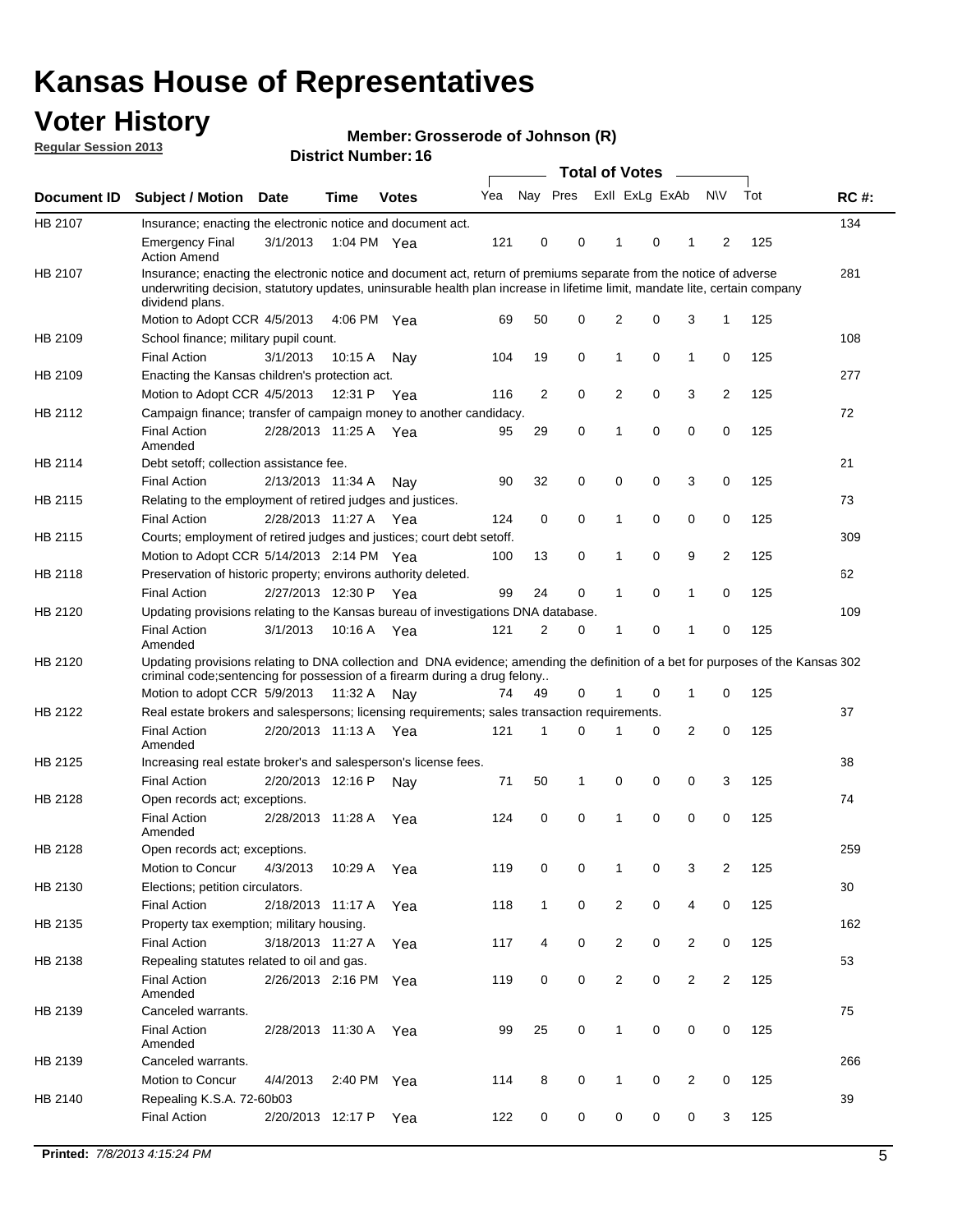## **Voter History**

**Member: Grosserode of Johnson (R)** 

**Regular Session 2013**

|             |                                                                                                                                              |          |                       |              |     |             | <b>Total of Votes</b>   |              |   | $\sim 100$ m $^{-1}$ |           |     |             |
|-------------|----------------------------------------------------------------------------------------------------------------------------------------------|----------|-----------------------|--------------|-----|-------------|-------------------------|--------------|---|----------------------|-----------|-----|-------------|
| Document ID | <b>Subject / Motion Date</b>                                                                                                                 |          | Time                  | <b>Votes</b> | Yea |             | Nay Pres ExII ExLg ExAb |              |   |                      | <b>NV</b> | Tot | <b>RC#:</b> |
| HB 2141     | Repealer; elections process for certain unified school districts.                                                                            |          |                       |              |     |             |                         |              |   |                      |           |     | 24          |
|             | <b>Final Action</b>                                                                                                                          |          | 2/14/2013 11:23 A Yea |              | 123 | 0           | 0                       | 0            | 0 | 1                    | 1         | 125 |             |
| HB 2142     | Certain educational statutes concerning USD land transfers and higher education loan and grant programs.                                     |          |                       |              |     |             |                         |              |   |                      |           |     | 40          |
|             | <b>Final Action</b>                                                                                                                          |          | 2/20/2013 12:19 P Yea |              | 122 | 0           | 0                       | $\Omega$     | 0 | $\Omega$             | 3         | 125 |             |
| HB 2143     | Repealing outdated provisions relating to the purchase of certain real estate by the department of corrections.                              |          |                       |              |     |             |                         |              |   |                      |           |     | 34          |
|             | <b>Final Action</b>                                                                                                                          |          | 2/20/2013 11:09 A Yea |              | 122 | 0           | 0                       | 1            | 0 | $\overline{2}$       | 0         | 125 |             |
| HB 2144     | Repealing unnecessary statutes relating to juveniles.                                                                                        |          |                       |              |     |             |                         |              |   |                      |           |     | 76          |
|             | <b>Final Action</b>                                                                                                                          |          | 2/28/2013 11:32 A Yea |              | 124 | $\mathbf 0$ | 0                       | 1            | 0 | 0                    | 0         | 125 |             |
| HB 2145     | Repealing K.S.A. 75-5028; concerning the sale of real estate by the secretary of transportation.                                             |          |                       |              |     |             |                         |              |   |                      |           |     | 35          |
|             | <b>Final Action</b>                                                                                                                          |          | 2/20/2013 11:11 A Yea |              | 122 | 0           | 0                       | 1            | 0 | 2                    | 0         | 125 |             |
| HB 2146     | Repealing the cancer drug repository program K.S.A. 2012 Supp. 65-1664 through 65-1667 and amending K.S.A. 2012 Supp. 77<br>65-1636.         |          |                       |              |     |             |                         |              |   |                      |           |     |             |
|             | <b>Final Action</b>                                                                                                                          |          | 2/28/2013 11:33 A     | Yea          | 124 | 0           | 0                       | 1            | 0 | 0                    | 0         | 125 |             |
| HB 2147     | Repealer; use of metric system on certain road signs and markers, moving of heavy vehicles on bridges or culverts, interstate 94<br>bridges. |          |                       |              |     |             |                         |              |   |                      |           |     |             |
|             | <b>Final Action</b>                                                                                                                          | 3/1/2013 |                       | 9:52 AM Yea  | 123 | $\mathbf 0$ | 0                       |              | 0 | 1                    | 0         | 125 |             |
| HB 2148     | Repealers; postsecondary education scholarship provisions.                                                                                   |          |                       |              |     |             |                         |              |   |                      |           |     | 41          |
|             | <b>Final Action</b>                                                                                                                          |          | 2/20/2013 12:21 P     | Yea          | 106 | 16          | 0                       | $\mathbf 0$  | 0 | $\mathbf 0$          | 3         | 125 |             |
| HB 2149     | Repealers; postsecondary education student loans and tuition grants.                                                                         |          |                       |              |     |             |                         |              |   |                      |           |     | 42          |
|             | <b>Final Action</b>                                                                                                                          |          | 2/20/2013 12:22 P     | Yea          | 108 | 14          | 0                       | 0            | 0 | $\Omega$             | 3         | 125 |             |
| HB 2149     | Repealing a \$500,000 transfer from highway patrol training center fund to the state general fund.                                           |          |                       |              |     |             |                         |              |   |                      |           |     | 314         |
|             | Motion to Concur                                                                                                                             |          | 5/23/2013 10:22 A Yea |              | 113 | 0           | 0                       |              | 0 | 8                    | 3         | 125 |             |
| HB 2150     | Repealers; workforce development loan program act.                                                                                           |          |                       |              |     |             |                         |              |   |                      |           |     | 78          |
|             | <b>Final Action</b>                                                                                                                          |          | 2/28/2013 11:34 A Yea |              | 94  | 30          | 0                       | 1            | 0 | 0                    | 0         | 125 |             |
| HB 2150     | Senate Substitute for HB 2150 by Committee on Commerce--Concerning the Kansas employment first oversight commission.                         |          |                       |              |     |             |                         |              |   |                      |           |     | 267         |
|             | Motion to Concur                                                                                                                             |          | 4/4/2013 2:44 PM Yea  |              | 110 | 12          | 0                       | 1            | 0 | 2                    | 0         | 125 |             |
| HB 2151     | Repealers; report on medically underserved areas of the state.                                                                               |          |                       |              |     |             |                         |              |   |                      |           |     | 63          |
|             | <b>Final Action</b>                                                                                                                          |          | 2/27/2013 12:31 P     | Yea          | 123 | 0           | 0                       | 1            | 0 | 1                    | 0         | 125 |             |
| HB 2152     | Repealer: uniform land sales practices act.                                                                                                  |          |                       |              |     |             |                         |              |   |                      |           |     | 36          |
|             | <b>Final Action</b>                                                                                                                          |          | 2/20/2013 11:12 A     | Yea          | 122 | 0           | 0                       | 1            | 0 | 2                    | 0         | 125 |             |
| HB 2153     | Unused medications act; dontating entities.                                                                                                  |          |                       |              |     |             |                         |              |   |                      |           |     | 64          |
|             | <b>Final Action</b><br>Amended                                                                                                               |          | 2/27/2013 12:33 P     | Yea          | 123 | 0           | 0                       | 1            | 0 | $\mathbf{1}$         | 0         | 125 |             |
| HB 2154     | Senate Substitute for HB 2154 by Committee on Public Health and Welfare--Cosmetology; relating to licensure and renewal of 31                |          |                       |              |     |             |                         |              |   |                      |           |     |             |
|             | persons, salons and clinics.<br><b>Final Action</b><br>Amended                                                                               |          | 2/18/2013 11:19 A     | Yea          | 119 | 0           | 0                       | 2            | 0 | 4                    | 0         | 125 |             |
| HB 2155     | Cosmetology; relating to licensure and renewal.                                                                                              |          |                       |              |     |             |                         |              |   |                      |           |     | 32          |
|             | <b>Final Action</b>                                                                                                                          |          | 2/18/2013 11:21 A Yea |              | 119 | 0           | 0                       | 2            | 0 |                      | 0         | 125 |             |
|             | Amended                                                                                                                                      |          |                       |              |     |             |                         |              |   |                      |           |     |             |
| HB 2156     | Repealers; school finance; area vocational school fund; local effort as applied to U.S.D. No. 450                                            |          |                       |              |     |             |                         |              |   |                      |           |     | 43          |
|             | <b>Final Action</b>                                                                                                                          |          | 2/20/2013 12:23 P     | Yea          | 122 | 0           | 0                       | 0            | 0 | 0                    | 3         | 125 |             |
| HB 2160     | Quality care assessment on skilled nursing care facilities.                                                                                  |          |                       |              |     |             |                         |              |   |                      |           |     | 144         |
|             | <b>Final Action</b>                                                                                                                          | 3/7/2013 | 12:13 P               | Nav          | 100 | 21          | 0                       | 1            | 0 | 3                    | 0         | 125 |             |
| HB 2162     | Prohibition on use of state appropriated moneys to lobby relating to gun control at federal, state and local ogvernment level.               |          |                       |              |     |             |                         |              |   |                      |           |     | 79          |
|             | <b>Final Action</b><br>Amended                                                                                                               |          | 2/28/2013 11:36 A Yea |              | 120 | 4           | 0                       | 1            | 0 | 0                    | 0         | 125 |             |
| HB 2162     | Prohibition on use of state appropriated moneys to lobby at federal, state and local government levels relating to gun control.              |          |                       |              |     |             |                         |              |   |                      |           |     | 312         |
|             | Motion to adopt CCR 5/21/2013 2:52 PM Yea                                                                                                    |          |                       |              | 83  | 28          | 0                       |              | 0 | 13                   | 0         | 125 |             |
| HB 2163     | Relating to garnishment proceedings.                                                                                                         |          |                       |              |     |             |                         |              |   |                      |           |     | 80          |
|             | <b>Final Action</b>                                                                                                                          |          | 2/28/2013 11:37 A Yea |              | 124 | 0           | 0                       | $\mathbf{1}$ | 0 | 0                    | 0         | 125 |             |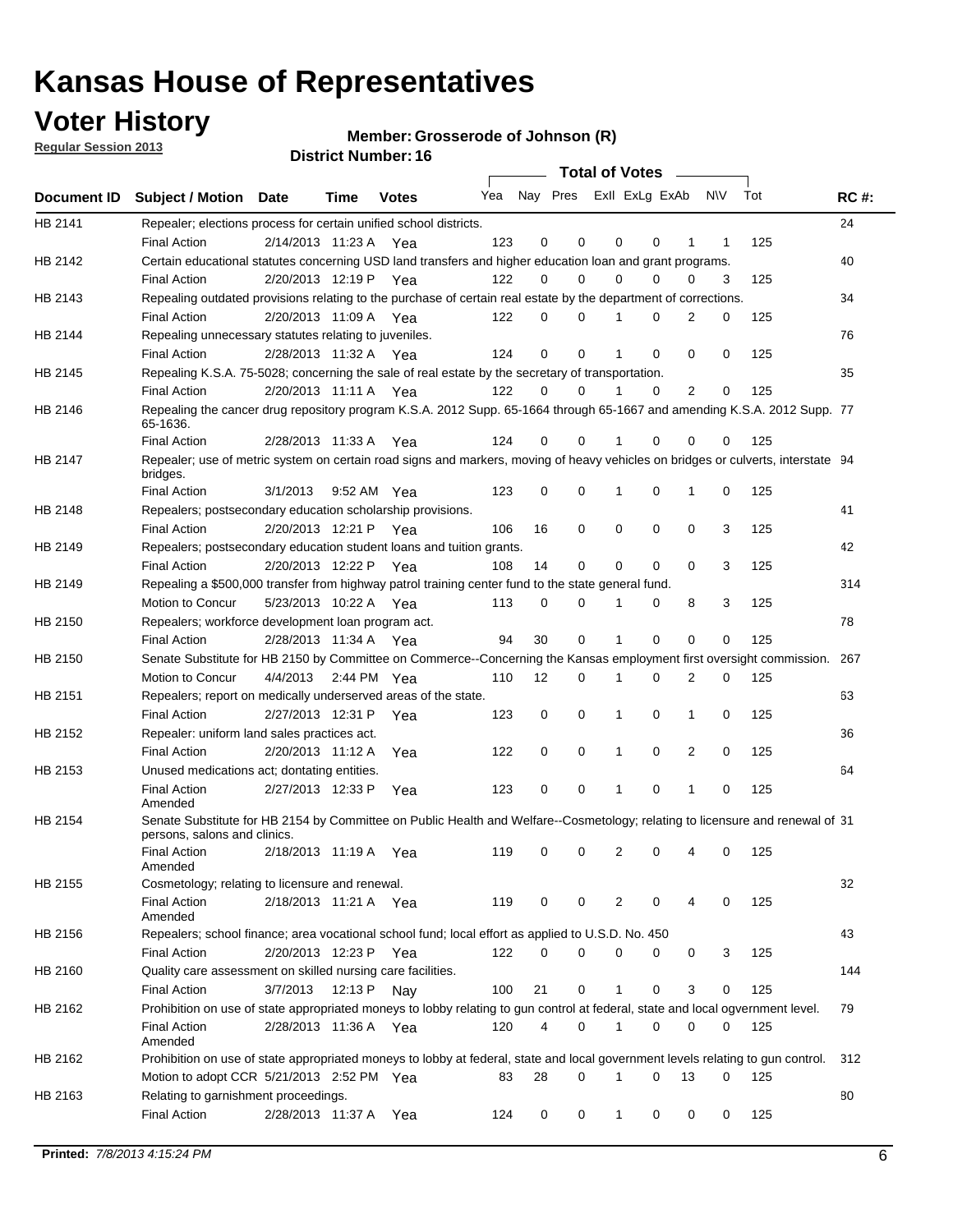## **Voter History**

**Member: Grosserode of Johnson (R)** 

**Regular Session 2013**

|                |                                                                                                                                                                                                                                    |                       |             |              |     |          |          | <b>Total of Votes</b> |   |              |              |     |             |
|----------------|------------------------------------------------------------------------------------------------------------------------------------------------------------------------------------------------------------------------------------|-----------------------|-------------|--------------|-----|----------|----------|-----------------------|---|--------------|--------------|-----|-------------|
| Document ID    | Subject / Motion Date                                                                                                                                                                                                              |                       | Time        | <b>Votes</b> | Yea | Nay Pres |          | Exll ExLg ExAb        |   |              | <b>NV</b>    | Tot | <b>RC#:</b> |
| HB 2164        | Relating to jurors; information disqualifying prospective juror from jury service.                                                                                                                                                 |                       |             |              |     |          |          |                       |   |              |              |     | 47          |
|                | <b>Final Action</b><br>Amended                                                                                                                                                                                                     | 2/25/2013 12:12 P Yea |             |              | 75  | 45       | 0        | 0                     | 0 | 0            | 5            | 125 |             |
| HB 2164        | Juries and grand juries.                                                                                                                                                                                                           |                       |             |              |     |          | 0        |                       |   |              |              |     | 284         |
|                | Motion to Adopt CCR 4/5/2013                                                                                                                                                                                                       |                       |             | 5:53 PM Yea  | 92  | 28       |          | 2                     | 0 | 2            | $\mathbf{1}$ | 125 |             |
| HB 2166        | Sub HB 2166 by Committee on Judiciary -- Relating to the medical assistance recovery program.                                                                                                                                      |                       |             |              |     |          |          |                       |   |              |              |     | 165         |
|                | Final Action Sub Bill 3/19/2013 10:34 A Yea<br>Amended                                                                                                                                                                             |                       |             |              | 112 | 11       | 0        |                       | 0 | 1            | 0            | 125 |             |
| HB 2167        | Establishing Native American legislative day at the capitol.                                                                                                                                                                       |                       |             |              |     |          |          |                       |   |              |              |     | 54          |
|                | <b>Final Action</b>                                                                                                                                                                                                                | 2/26/2013 2:17 PM Yea |             |              | 119 | 0        | 0        | 2                     | 0 | 2            | 2            | 125 |             |
| HB 2167        | Senate Substitute for HB 2167 by Committee on Federal and State Affairs -- Concerning fireworks; regulations thereof.                                                                                                              |                       |             |              |     |          |          |                       |   |              |              |     | 261         |
|                | Motion to Concur                                                                                                                                                                                                                   | 4/4/2013 11:11 A Nay  |             |              | 100 | 23       | $\Omega$ |                       | 0 | 1            | $\Omega$     | 125 |             |
| HB 2169        | Allowing for proceedings to determine final disposition of prisoner's pending probation revocations.                                                                                                                               |                       |             |              |     |          |          |                       |   |              |              |     | 49          |
|                | <b>Final Action</b>                                                                                                                                                                                                                | 2/26/2013 2:10 PM Yea |             |              | 119 | $\Omega$ | $\Omega$ | 0                     | 0 | 0            | 6            | 125 |             |
| HB 2170        | Concerning sentencing dispositions, probation and postrelease supervision.                                                                                                                                                         |                       |             |              |     |          |          |                       |   |              |              |     | 110         |
|                | <b>Final Action</b><br>Amended                                                                                                                                                                                                     | 3/1/2013              |             | 10:23 A Yea  | 79  | 44       | 0        | 1                     | 0 | $\mathbf{1}$ | 0            | 125 |             |
| <b>HB 2170</b> | Concerning sentencing dispositions, probation and postrelease supervision.                                                                                                                                                         |                       |             |              |     |          |          |                       |   |              |              |     | 256         |
|                | Motion to Concur                                                                                                                                                                                                                   | 4/1/2013              | 10:54 A     | Yea          | 75  | 44       | 0        | 1                     | 0 | 2            | 3            | 125 |             |
| HB 2172        | Cemeteries; cemetery corporations and cemetery merchandise.                                                                                                                                                                        |                       |             |              |     |          |          |                       |   |              |              |     | 81          |
|                | <b>Final Action</b><br>Amended                                                                                                                                                                                                     | 2/28/2013 11:38 A     |             | Yea          | 124 | 0        | 0        | 1                     | 0 | 0            | 0            | 125 |             |
| HB 2176        | The Eisenhower foundation license plate.                                                                                                                                                                                           |                       |             |              |     |          |          |                       |   |              |              |     | 57          |
|                | <b>Final Action</b>                                                                                                                                                                                                                | 2/27/2013 12:11 P     |             | Nav          | 112 | 11       | 0        | 0                     | 0 |              |              | 125 |             |
| HB 2177        | Relating to motor carriers; concerning safety rules and regulations; certificates of convenience and necessity; transportation of 55<br>certain materials.                                                                         |                       |             |              |     |          |          |                       |   |              |              |     |             |
|                | <b>Final Action</b><br>Amended                                                                                                                                                                                                     | 2/26/2013 2:18 PM Yea |             |              | 119 | 0        | 0        | 2                     | 0 | 2            | 2            | 125 |             |
| HB 2179        | Amending the secretary of labor's role of taking assignment of wage claims.                                                                                                                                                        |                       |             |              |     |          |          |                       |   |              |              |     | 111         |
|                | <b>Final Action</b><br>Amended                                                                                                                                                                                                     | 3/1/2013              |             | 10:24 A Yea  | 87  | 36       | 0        | 1                     | 0 | 1            | 0            | 125 |             |
| HB 2181        | Authorizing licensing bodies to accept certain online distance education courses towards licensure for military service member 55<br>applicants                                                                                    |                       |             |              |     |          |          |                       |   |              |              |     |             |
|                | <b>Final Action</b>                                                                                                                                                                                                                | 2/27/2013 12:34 P     |             | Yea          | 123 | 0        | 0        | 1                     | 0 | 1            | 0            | 125 |             |
| HB 2182        | Relating to grand juries.                                                                                                                                                                                                          |                       |             |              |     |          |          |                       |   |              |              |     | 152         |
|                | <b>Final Action</b><br>Amended                                                                                                                                                                                                     | 3/13/2013 11:20 A     |             | Yea          | 100 | 24       | 0        | 0                     | 0 | 1            | 0            | 125 |             |
| HB 2183        | Substitute HB 2183 by Committee on Health and Human Services - - designation and control of infectious and contagious<br>diseases.                                                                                                 |                       |             |              |     |          |          |                       |   |              |              |     | 112         |
|                | Final Action Sub Bill 3/1/2013<br>Amended                                                                                                                                                                                          |                       |             | 10:26 A Yea  | 122 | 1        | 0        | $\mathbf{1}$          | 0 | 1            | 0            | 125 |             |
| HB 2183        | Substitute HB 2183 by Committee on Health and Human Services -- department of health and environment statutory duties<br>and functions, infectious and contagious diseases, laboratory services, health information technology and |                       |             |              |     |          |          |                       |   |              |              |     | 297         |
|                | Motion to Adopt CCR 4/5/2013                                                                                                                                                                                                       |                       |             | 9:37 PM Yea  | 120 | 0        | $\Omega$ | $\overline{2}$        | 0 | 2            | $\mathbf{1}$ | 125 |             |
| HB 2185        | Consolidation of citites and counties; dual majority vote.                                                                                                                                                                         |                       |             |              |     |          |          |                       |   |              |              |     | 113         |
|                | <b>Final Action</b><br>Amended                                                                                                                                                                                                     | 3/1/2013              |             | 10:27 A Yea  | 119 | 4        | 0        | 1                     | 0 | 1            | 0            | 125 |             |
| HB 2193        | Public facilities; accessiblity standards for disabled persons.                                                                                                                                                                    |                       |             |              |     |          |          |                       |   |              |              |     | 145         |
|                | <b>Final Action</b>                                                                                                                                                                                                                | 3/7/2013              | 12:14 P Yea |              | 121 | 0        | 0        | 1                     | 0 | 3            | 0            | 125 |             |
| HB 2195        | Claims against the state; 2012 Joint Committee recommendations.                                                                                                                                                                    |                       |             |              |     |          |          |                       |   |              |              |     | 146         |
|                | <b>Final Action</b><br>Amended                                                                                                                                                                                                     | 3/7/2013              | 12:16 P Nay |              | 110 | 10       | 0        | $\mathbf{1}$          | 0 | 3            | $\mathbf{1}$ | 125 |             |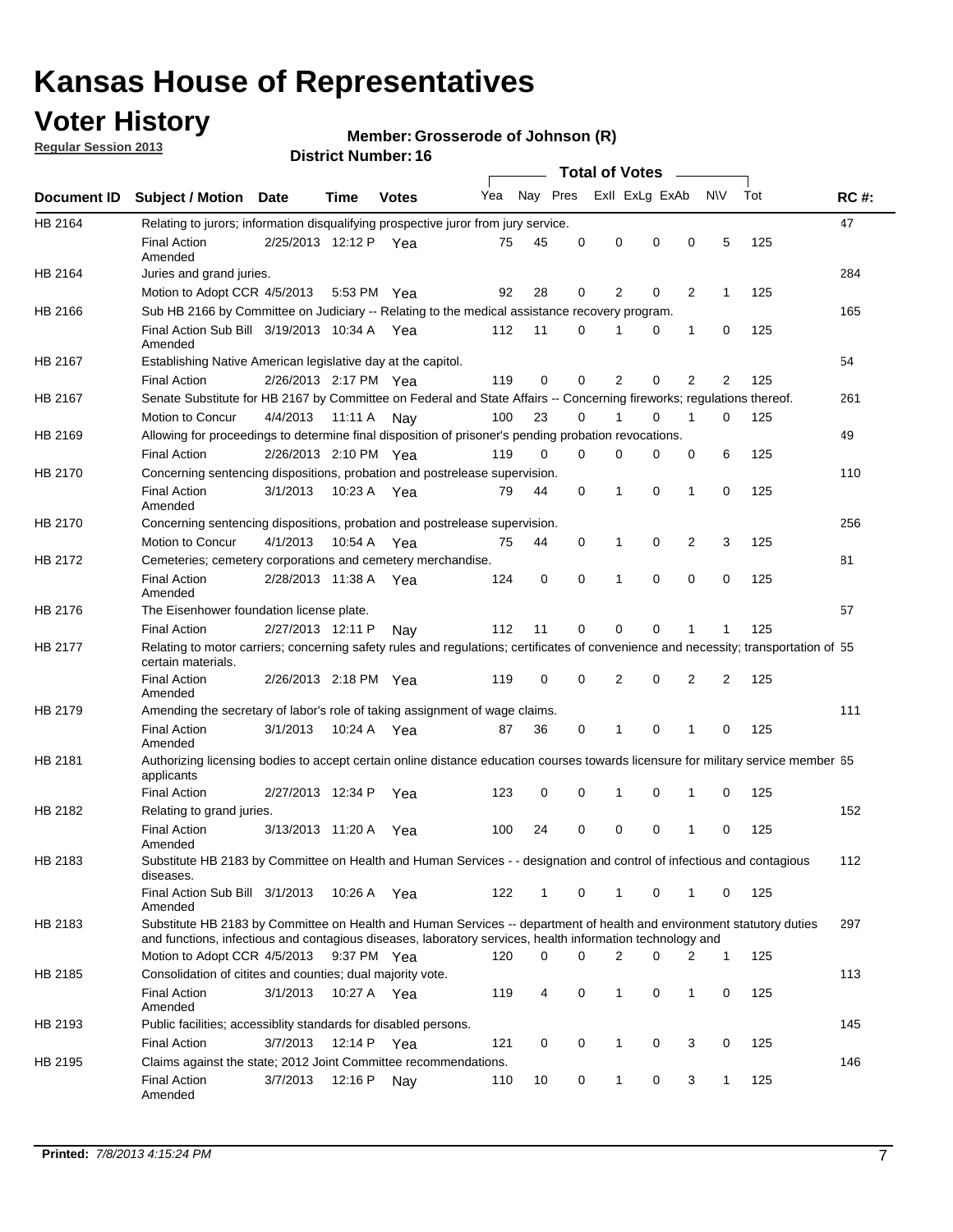## **Voter History**

**Member: Grosserode of Johnson (R)** 

**Regular Session 2013**

|             |                                                                                                                                                                                                                |                        |             |              |     |          |   | <b>Total of Votes</b> |   |                |                |     |             |
|-------------|----------------------------------------------------------------------------------------------------------------------------------------------------------------------------------------------------------------|------------------------|-------------|--------------|-----|----------|---|-----------------------|---|----------------|----------------|-----|-------------|
| Document ID | <b>Subject / Motion Date</b>                                                                                                                                                                                   |                        | Time        | <b>Votes</b> | Yea | Nay Pres |   | Exll ExLg ExAb        |   |                | <b>NV</b>      | Tot | <b>RC#:</b> |
| HB 2197     | Kansas state high school activities association; membership of board of directors and executive board.                                                                                                         |                        |             |              |     |          |   |                       |   |                |                |     | 249         |
|             | <b>Emergency Final</b><br><b>Action Amend</b>                                                                                                                                                                  | 3/26/2013 8:46 PM Yea  |             |              | 69  | 53       | 0 |                       | 0 | 2              | 0              | 125 |             |
| HB 2199     | Second amendment protection act.                                                                                                                                                                               |                        |             |              |     |          |   |                       |   |                |                |     | 157         |
|             | <b>Final Action</b><br>Amended                                                                                                                                                                                 | 3/14/2013 11:34 A ExAb |             |              | 94  | 29       | 0 | 0                     | 0 | 2              | 0              | 125 |             |
| HB 2199     | Senate Substitute for HB 2199 by Committee on Federal and State Affairs--Secretary of Administration; successor; diretor of<br>accounts and reports; certain rules and regulations; Kansas liquor control act. |                        |             |              |     |          |   |                       |   |                |                |     | 313         |
|             | Motion to adopt CCR 5/22/2013 2:17 PM Yea                                                                                                                                                                      |                        |             |              | 89  | 23       | 0 | 1                     | 0 | 12             | 0              | 125 |             |
| HB 2200     | Executive chief information technology officer; office of information tehcnology services.                                                                                                                     |                        |             |              |     |          |   |                       |   |                |                |     | 114         |
|             | <b>Final Action</b><br>Amended                                                                                                                                                                                 | 3/1/2013               | 10:28 A     | Yea          | 121 | 2        | 0 | 1                     | 0 | 1              | 0              | 125 |             |
| HB 2201     | Telecommunications; regulation by the state corporation commission and distributions from the Kansas universal service<br>fund.                                                                                |                        |             |              |     |          |   |                       |   |                |                |     | 33          |
|             | <b>Final Action</b><br>Amended                                                                                                                                                                                 | 2/18/2013 11:24 A Yea  |             |              | 118 | 1        | 0 | 2                     | 0 | 4              | 0              | 125 |             |
| HB 2201     | Telecommunications; regulation by the state corporation commission and distributions from the Kansas universal service<br>fund.                                                                                |                        |             |              |     |          |   |                       |   |                |                |     | 278         |
|             | Motion to Adopt CCR 4/5/2013                                                                                                                                                                                   |                        | 12:57 P     | Yea          | 99  | 20       | 0 | 2                     | 0 | 3              | $\mathbf{1}$   | 125 |             |
| HB 2202     | Providing automatic relief from certain motor carrier restrictions upon the governor's declaration of emergency.                                                                                               |                        |             |              |     |          |   |                       |   |                |                |     | 44          |
|             | <b>Final Action</b><br>Amended                                                                                                                                                                                 | 2/20/2013 12:25 P      |             | Yea          | 122 | 0        | 0 | 0                     | 0 | 0              | 3              | 125 |             |
| HB 2203     | Relating to exercise of religion.                                                                                                                                                                              |                        |             |              |     |          |   |                       |   |                |                |     | 115         |
|             | <b>Final Action</b><br>Amended                                                                                                                                                                                 | 3/1/2013               |             | 10:31 A Yea  | 109 | 14       | 0 | 1                     | 0 | 1              | 0              | 125 |             |
| HB 2203     | Relating to exercise of religion.                                                                                                                                                                              |                        |             |              |     |          |   |                       |   |                |                |     | 200         |
|             | Motion to Concur                                                                                                                                                                                               | 3/25/2013 9:41 AM      |             | Yea          | 109 | 12       | 0 | 2                     | 0 | 2              | 0              | 125 |             |
| HB 2204     | Relating to redemption of real property.                                                                                                                                                                       |                        |             |              |     |          |   |                       |   |                |                |     | 116         |
|             | <b>Final Action</b><br>Amended                                                                                                                                                                                 | 3/1/2013               | 10:32 A     | Yea          | 123 | 0        | 0 | 1                     | 0 | $\mathbf{1}$   | 0              | 125 |             |
| HB 2204     | Extending the judicial branch surcharge for two years.                                                                                                                                                         |                        |             |              |     |          |   |                       |   |                |                |     | 308         |
|             | Motion to adopt CCR 5/13/2013 10:38 A                                                                                                                                                                          |                        |             | Yea          | 121 | 1        | 0 | 0                     | 0 | 3              | 0              | 125 |             |
| HB 2205     | Adoption hearings; time and waiver of notice.                                                                                                                                                                  |                        |             |              |     |          |   |                       |   |                |                |     | 117         |
|             | <b>Final Action</b><br>Amended                                                                                                                                                                                 | 3/1/2013               | 10:33 A     | Yea          | 123 | 0        | 0 | 1                     | 0 | 1              | 0              | 125 |             |
| HB 2207     | Substitute HB 2207 by Committee on Agriculture and Natural Resources--Amending provisions relating to the regulation and<br>certification of animal feeding facilities.                                        |                        |             |              |     |          |   |                       |   |                |                |     | 56          |
|             | Final Action Sub Bill 2/26/2013 2:20 PM Yea                                                                                                                                                                    |                        |             |              | 119 | 0        | 0 | 2                     | 0 | $\overline{2}$ | $\overline{2}$ | 125 |             |
| HB 2207     | Substitute HB 2207 by Committee on Agriculture and Natural Resources--Amending provisions relating to the regulation and 257<br>certification of animal feeding facilities.                                    |                        |             |              |     |          |   |                       |   |                |                |     |             |
|             | Motion to Concur                                                                                                                                                                                               | 4/1/2013               | 2:23 PM Yea |              | 119 | 0        | 0 | 1                     | 0 | 3              | 2              | 125 |             |
| HB 2209     | Amendments to the Kansas offender registration act.                                                                                                                                                            |                        |             |              |     |          |   |                       |   |                |                |     | 66          |
|             | <b>Final Action</b><br>Amended                                                                                                                                                                                 | 2/27/2013 12:35 P Yea  |             |              | 123 | 0        | 0 | $\mathbf{1}$          | 0 | $\mathbf{1}$   | 0              | 125 |             |
| HB 2210     | Elections; change of party affiliation.                                                                                                                                                                        |                        |             |              |     |          |   |                       |   |                |                |     | 132         |
|             | <b>Emergency Final</b><br><b>Action Amend</b>                                                                                                                                                                  | 3/1/2013               | 1:02 PM Yea |              | 72  | 49       | 0 | 1                     | 0 | 1              | 2              | 125 |             |
| HB 2212     | Concerning the requirements to receiving a service grant through the veterans claims assistance program.                                                                                                       |                        |             |              |     |          |   |                       |   |                |                |     | 118         |
|             | <b>Final Action</b>                                                                                                                                                                                            | 3/1/2013               | 10:34 A Yea |              | 123 | 0        | 0 | $\mathbf{1}$          | 0 | 1              | 0              | 125 |             |
| HB 2213     | Member elections and retirement benefit determinations and one-time payments under KPERS act of 2015.                                                                                                          |                        |             |              |     |          |   |                       |   |                |                |     | 27          |
|             | <b>Final Action</b><br>Amended                                                                                                                                                                                 | 2/15/2013 11:19 A Yea  |             |              | 115 | 0        | 0 | 2                     | 2 | 3              | 3              | 125 |             |
| HB 2213     | Member elections and retirement benefit determinations and one-time payments under KPERS act of 2015.                                                                                                          |                        |             |              |     |          |   |                       |   |                |                |     | 311         |
|             | Motion to adopt CCR 5/20/2013 2:11 PM Yea                                                                                                                                                                      |                        |             |              | 104 | 0        | 0 | 1                     | 0 | 16             | 4              | 125 |             |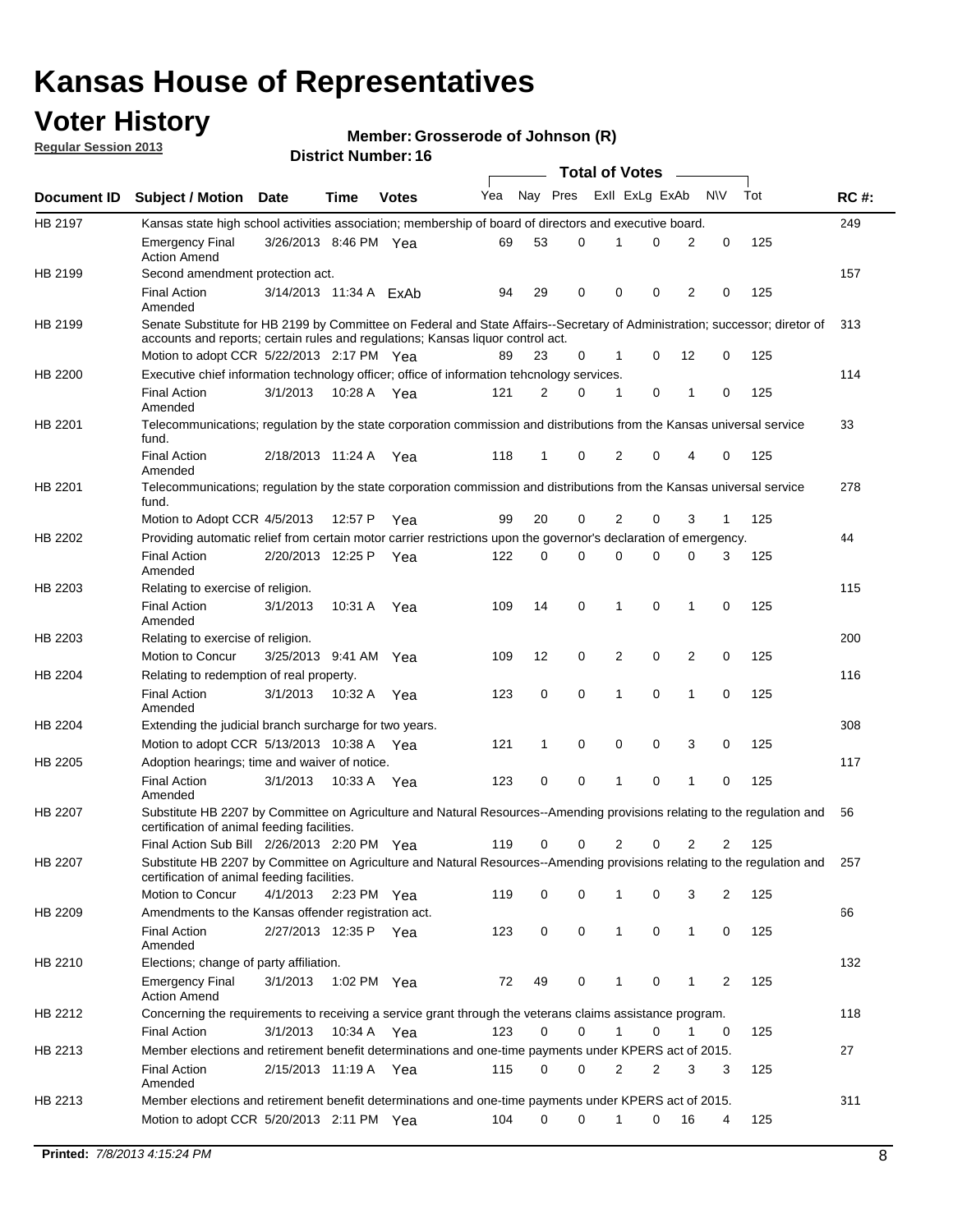## **Voter History**

**Member: Grosserode of Johnson (R)** 

**Regular Session 2013**

|                |                                                                                                                                                                                                       |                       |             |               |                             |    |             | <b>Total of Votes</b> |          | $\sim$ 100 $\mu$ |              |     |             |
|----------------|-------------------------------------------------------------------------------------------------------------------------------------------------------------------------------------------------------|-----------------------|-------------|---------------|-----------------------------|----|-------------|-----------------------|----------|------------------|--------------|-----|-------------|
| Document ID    | Subject / Motion Date                                                                                                                                                                                 |                       | <b>Time</b> | <b>Votes</b>  | Yea Nay Pres ExII ExLg ExAb |    |             |                       |          |                  | N\V          | Tot | <b>RC#:</b> |
| HB 2216        | Repealing certain joint committees and amending related statutes; amending the joint committees on special claims against<br>the state.                                                               |                       |             |               |                             |    |             |                       |          |                  |              |     | 119         |
|                | <b>Final Action</b><br>Amended                                                                                                                                                                        | 3/1/2013              | 10:36 A     | Yea           | 91                          | 32 | 0           | 1                     | 0        | 1                | 0            | 125 |             |
| HB 2216        | Repealing certain joint committees and amending related statutes; amending the joint committees on special claims against<br>the state.                                                               |                       |             |               |                             |    |             |                       |          |                  |              |     | 323         |
|                | Motion to adopt CCR 6/2/2013                                                                                                                                                                          |                       | 12:18 A     | Yea           | 81                          | 28 | 0           | 1                     | 0        | 6                | 9            | 125 |             |
| HB 2217        | Creating the crime of female genital mutilation and setting the penalty.                                                                                                                              |                       |             |               |                             |    |             |                       |          |                  |              |     | 120         |
|                | <b>Final Action</b><br>Amended                                                                                                                                                                        | 3/1/2013              | 10:37 A Yea |               | 123                         | 0  | $\mathbf 0$ | 1                     | 0        | $\mathbf 1$      | 0            | 125 |             |
| HB 2218        | Driving under the influence of alcohol or drugs; tests; implied consent; administrative hearings.                                                                                                     |                       |             |               |                             |    |             |                       |          |                  |              |     | 82          |
|                | <b>Final Action</b>                                                                                                                                                                                   | 2/28/2013 11:40 A Yea |             |               | 124                         | 0  | $\Omega$    |                       | 0        | 0                | 0            | 125 |             |
| HB 2218        | Driving under the influence of alcohol or drugs; boating under the influence of alcohol or drugs; tests; implied consent;<br>administrative hearings; aggravated battery DUI.                         |                       |             |               |                             |    |             |                       |          |                  |              |     | 303         |
|                | Motion to adopt CCR 5/9/2013                                                                                                                                                                          |                       | 11:46 A Yea |               | 120                         | 2  | 0           | 1                     | 0        | 1                | $\mathbf{1}$ | 125 |             |
| HB 2221        | Enacting the equal access act; school employees; professional employees organization.                                                                                                                 |                       |             |               |                             |    |             |                       |          |                  |              |     | 83          |
|                | <b>Final Action</b>                                                                                                                                                                                   | 2/28/2013 11:42 A Yea |             |               | 71                          | 53 | 0           | 1                     | 0        | 0                | 0            | 125 |             |
| HB 2222        | School districts; bullying policies.<br><b>Emergency Final</b>                                                                                                                                        | 3/1/2013              |             | 1:13 PM $Yea$ | 119                         | 1  | 1           | 1                     | 0        | 1                | 2            | 125 | 141         |
|                | <b>Action Amend</b>                                                                                                                                                                                   |                       |             |               |                             |    |             |                       |          |                  |              |     |             |
| HB 2228        | Decreased employer payments to group insurance reserve fund for KPERS plan of death and long-term disability benefits<br>during fiscal years 2014 and 2015.                                           |                       |             |               |                             |    |             |                       |          |                  |              |     | 28          |
|                | <b>Final Action</b><br>Amended                                                                                                                                                                        | 2/15/2013 11:21 A     |             | Yea           | 115                         | 0  | 0           | 2                     | 2        | 3                | 3            | 125 |             |
| HB 2231        | Substitute HB 2231 by Committee on Appropriations - Appropriations for FY 2014, FY 2015, FY 2016, FY 2017 and FY 2018 177<br>for various state agencies; capital improvement projects.                |                       |             |               |                             |    |             |                       |          |                  |              |     |             |
|                | Final Action Sub Bill 3/20/2013 10:29 A Yea<br>Amended                                                                                                                                                |                       |             |               | 68                          | 55 | 0           | 1                     | 0        | 1                | 0            | 125 |             |
| HB 2234        | Contracts between the Kansas turnpike authority and the Kansas department of transportation.                                                                                                          |                       |             |               |                             |    |             |                       |          |                  |              |     | 151         |
|                | <b>Final Action</b><br>Amended                                                                                                                                                                        | 3/11/2013 11:16 A     |             | Yea           | 81                          | 41 | 0           | 0                     | 1        | 2                | 0            | 125 |             |
| HB 2234        | Naming the secretary of transportation as the director of operations of the Kansas turnpike authority; pertaining to certain<br>contracts between the authority and the department of transportation. |                       |             |               |                             |    |             |                       |          |                  |              |     | 299         |
|                | Motion to Adopt CCR 4/5/2013                                                                                                                                                                          |                       |             | 10:12 P Yea   | 76                          | 44 | 0           | 2                     | 0        | 2                | 1            | 125 |             |
| <b>HB 2244</b> | Taxation of watercraft.<br><b>Emergency Final</b>                                                                                                                                                     | 3/26/2013 8:49 PM Yea |             |               | 107                         | 15 | 0           | 1                     | 0        | $\overline{2}$   | 0            | 125 | 250         |
|                | <b>Action Amend</b>                                                                                                                                                                                   |                       |             |               |                             |    |             |                       |          |                  |              |     |             |
| HB 2249        | City annexation of fire district land; double taxation; refund.                                                                                                                                       |                       |             |               |                             |    |             |                       |          |                  |              |     | 121         |
|                | Final Action<br>Amended                                                                                                                                                                               | 3/1/2013 10:39 A Yea  |             |               | 101                         | 22 | $\Omega$    | $\mathbf{1}$          | $\Omega$ | $\mathbf 1$      | $\Omega$     | 125 |             |
| HB 2249        | Certain property issues; fire districts; historic preservation; solid waste.                                                                                                                          |                       |             |               |                             |    |             |                       |          |                  |              |     | 310         |
|                | Motion to Adopt CCR 5/17/2013 10:25 A Yea                                                                                                                                                             |                       |             |               | 92                          | 18 | 0           |                       | 0        | 14               | 0            | 125 |             |
| HB 2252        | Eliminating the statute of limitations for prosecutions of rape and aggravated criminal sodomy.                                                                                                       |                       |             |               |                             |    |             |                       |          |                  |              |     | 122         |
|                | <b>Final Action</b><br>Amended                                                                                                                                                                        | 3/1/2013              | 10:40 A Yea |               | 123                         | 0  | $\Omega$    |                       | 0        | 1                | 0            | 125 |             |
| HB 2253        | Abortion; prohibiting funding for abortion services; amending late-term abortion and woman's- right-to-know statutes.                                                                                 |                       |             |               |                             |    |             |                       |          |                  |              |     | 178         |
|                | <b>Final Action</b><br>Amended                                                                                                                                                                        | 3/20/2013 10:31 A Yea |             |               | 92                          | 31 | 0           | 1                     | 0        | 1                | 0            | 125 |             |
| HB 2253        | Abortion; prohibiting funding for abortion services; amending late-term abortion and woman's- right-to-know statutes.                                                                                 |                       |             |               |                             |    |             |                       |          |                  |              |     | 301         |
|                | Motion to Adopt CCR 4/5/2013                                                                                                                                                                          |                       | 10:34 P Yea |               | 90                          | 30 | 0           | 2                     | 0        | 2                | 1            | 125 |             |
| HB 2255        | Economic development; investments in telecommunications machinery and equipment.                                                                                                                      |                       |             |               |                             |    |             |                       |          |                  |              |     | 142         |
|                | EFA Sub Bill<br>Amended                                                                                                                                                                               | 3/1/2013              |             | 1:15 PM Yea   | 116                         | 5  | 0           | 1                     | 0        | 1                | 2            | 125 |             |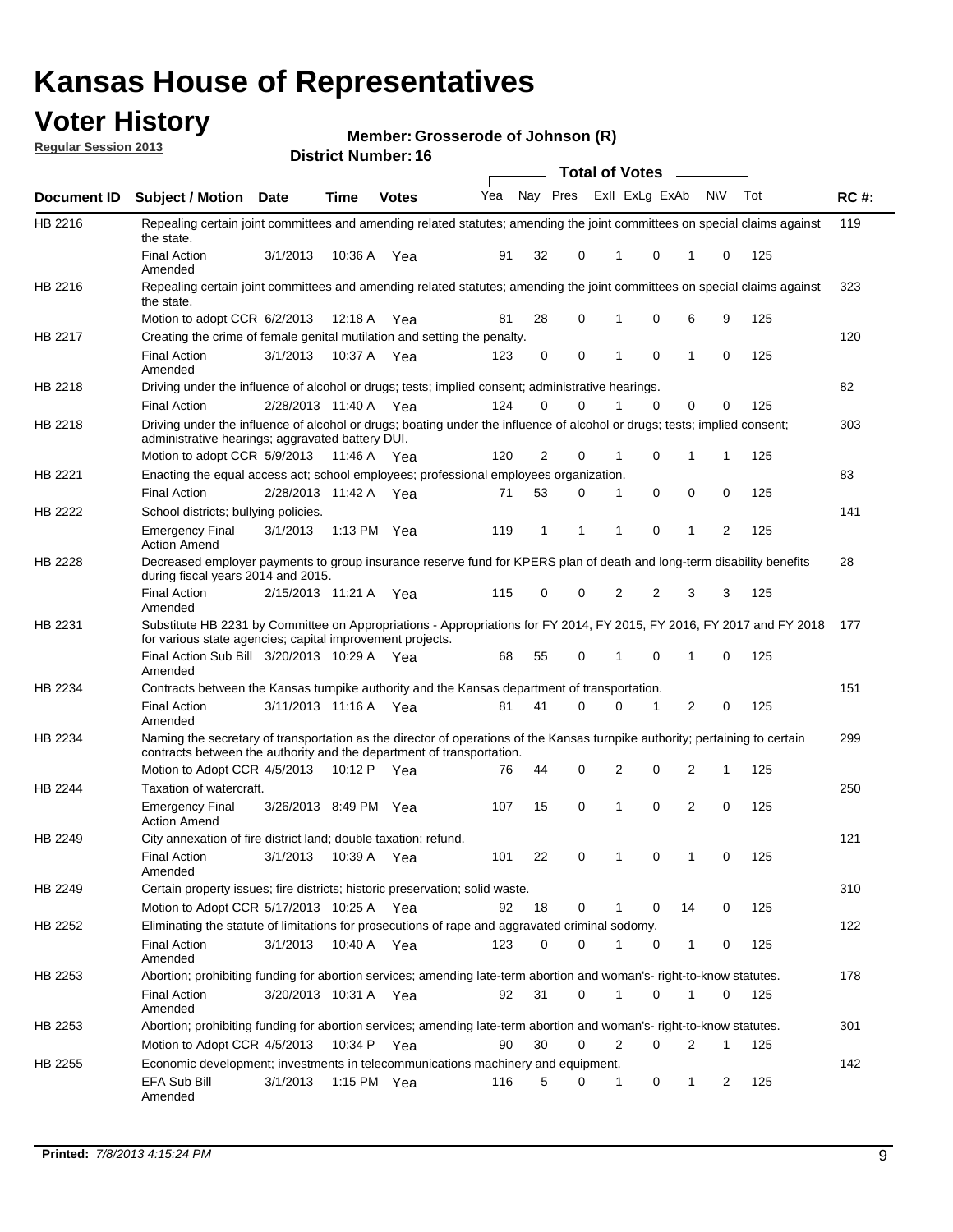## **Voter History**

**Member: Grosserode of Johnson (R)** 

**Regular Session 2013**

|             |                                                                                                                                                                                       |                       |             | DISTRICT MUTHDEL. TO |     |              |             | <b>Total of Votes</b> |                | $\sim$       |              |     |             |
|-------------|---------------------------------------------------------------------------------------------------------------------------------------------------------------------------------------|-----------------------|-------------|----------------------|-----|--------------|-------------|-----------------------|----------------|--------------|--------------|-----|-------------|
| Document ID | <b>Subject / Motion</b>                                                                                                                                                               | <b>Date</b>           | Time        | <b>Votes</b>         | Yea | Nay Pres     |             |                       | Exll ExLg ExAb |              | N\V          | Tot | <b>RC#:</b> |
| HB 2259     | Domestic relations; relating to dissolution of marriage;                                                                                                                              |                       |             |                      |     |              |             |                       |                |              |              |     | 58          |
|             | <b>Final Action</b>                                                                                                                                                                   | 2/27/2013 12:12 P     |             | Yea                  | 123 | 0            | 0           | 1                     | 0              | 1            | 0            | 125 |             |
| HB 2261     | Authorizing the expenditure of unencumbered balances held by school district; removing the cap for contingency reserve<br>fund.                                                       |                       |             |                      |     |              |             |                       |                |              |              |     | 48          |
|             | <b>Final Action</b><br>Amended                                                                                                                                                        | 2/25/2013 12:13 P     |             | Yea                  | 120 | 0            | 0           | 0                     | 0              | 0            | 5            | 125 |             |
| HB 2261     | School districts; expenditure of unencumbered bala ces; removing the cap for contingency reserve fund; establishing celebrate 305<br>freedom week; bullying policies. ies.            |                       |             |                      |     |              |             |                       |                |              |              |     |             |
|             | Motion to adopt CCR 5/9/2013 2:25 PM Yea                                                                                                                                              |                       |             |                      | 119 | 1            | 0           |                       | 0              | 4            | 0            | 125 |             |
| HB 2262     | Substitute HB 2262 by Committee on Appropriations - Amending the percentage amount that is deposited into the oil and gas 210<br>valuation depletion trust fund from 12.41% to 8.25%. |                       |             |                      |     |              |             |                       |                |              |              |     |             |
|             | Final Action Sub Bill 3/26/2013 9:58 AM Yea                                                                                                                                           |                       |             |                      | 96  | 23           | 0           | 1                     | 0              | 5            | 0            | 125 |             |
| HB 2267     | Income tax, credits, high performance incentive program; subtraction modifications, certain expenses related to living dinor<br>organ donations.                                      |                       |             |                      |     |              |             |                       |                |              |              |     | 252         |
|             | <b>Emergency Final</b><br><b>Action Amend</b>                                                                                                                                         | 3/26/2013 8:52 PM Yea |             |                      | 106 | 16           | 0           | 1                     | 0              | 2            | 0            | 125 |             |
| HB 2269     | John Bower memorial highway.                                                                                                                                                          |                       |             |                      |     |              |             |                       |                |              |              |     | 84          |
|             | <b>Final Action</b><br>Amended                                                                                                                                                        | 2/28/2013 11:44 A     |             | Nav                  | 114 | 10           | 0           | 1                     | 0              | 0            | 0            | 125 |             |
| HB 2272     | Exempting IRB-purchased property from property taxatin without state ownerhsip requirement.                                                                                           |                       |             |                      |     |              |             |                       |                |              |              |     | 123         |
|             | <b>Final Action</b>                                                                                                                                                                   | 3/1/2013              | 10:41 A Yea |                      | 123 | 0            | 0           | 1                     | 0              | 1            | 0            | 125 |             |
| HB 2278     | Creating a penalty enhancement for the theft or burglary of a firearm.                                                                                                                |                       |             |                      |     |              |             |                       |                |              |              |     | 135         |
|             | Emergency Final<br><b>Action Amend</b>                                                                                                                                                | 3/1/2013              | 1:06 PM Nay |                      | 117 | 4            | $\mathbf 0$ | 1                     | 0              | 1            | 2            | 125 |             |
| HB 2280     | School districts; establishing celebrate freedom week and related curriculum.                                                                                                         |                       |             |                      |     |              |             |                       |                |              |              |     | 140         |
|             | <b>Emergency Final</b><br><b>Action Amend</b>                                                                                                                                         | 3/1/2013              | 1:12 PM Yea |                      | 95  | 25           | 1           | 1                     | 0              | $\mathbf 1$  | 2            | 125 |             |
| HB 2294     | Kansas uniform securities act.                                                                                                                                                        |                       |             |                      |     |              |             |                       |                |              |              |     | 124         |
|             | <b>Final Action</b>                                                                                                                                                                   | 3/1/2013              | 10:42 A     | Yea                  | 123 | 0            | 0           | 1                     | 0              | 1            | 0            | 125 |             |
| HB 2296     | Campaign finance; permitted uses of campaign funds.                                                                                                                                   |                       |             |                      |     |              |             |                       |                |              |              |     | 148         |
|             | <b>Final Action</b>                                                                                                                                                                   | 3/8/2013              | 11:12A      | Yea                  | 120 | $\mathbf{1}$ | 0           | 0                     | $\mathbf{1}$   | 2            | $\mathbf{1}$ | 125 |             |
| HB 2298     | Amending the crimes of interference with law enforcement and giving a false alarm.                                                                                                    |                       |             |                      |     |              |             |                       |                |              |              |     | 136         |
|             | <b>Emergency Final</b><br>Action                                                                                                                                                      | 3/1/2013              | 1:07 PM Yea |                      | 121 | 0            | 0           | 1                     | 0              | 1            | 2            | 125 |             |
| HB 2302     | Relating to drug screening, criminal history record check and fingerprinting of certain persons and employees.                                                                        |                       |             |                      |     |              |             |                       |                |              |              |     | 85          |
|             | <b>Final Action</b><br>Amended                                                                                                                                                        | 2/28/2013 11:45 A     |             | Yea                  | 124 | 0            | $\Omega$    |                       | 0              | $\Omega$     | $\Omega$     | 125 |             |
| HB 2303     | Relating to drivier's license fees; driving under the influence equipment fund.                                                                                                       |                       |             |                      |     |              |             |                       |                |              |              |     | 125         |
|             | <b>Final Action</b><br>Amended                                                                                                                                                        | 3/1/2013              | 10:44 A Yea |                      | 113 | 10           | 0           |                       | 0              | 1            | 0            | 125 |             |
| HB 2305     | Kansas storage tank act and containment of underground storage tanks.                                                                                                                 |                       |             |                      |     |              |             |                       |                |              |              |     | 126         |
|             | <b>Final Action</b>                                                                                                                                                                   | 3/1/2013              | 10:45 A     | Yea                  | 123 | 0            | 0           | $\mathbf{1}$          | 0              | $\mathbf{1}$ | 0            | 125 |             |
| HB 2305     | Kansas storage tank act and containment of underground storage tanks.                                                                                                                 |                       |             |                      |     |              |             |                       |                |              |              |     | 197         |
|             | Motion to Concur                                                                                                                                                                      | 3/22/2013 11:36 A     |             | Yea                  | 119 | 0            | 0           | 2                     | 0              | 3            | $\mathbf{1}$ | 125 |             |
| HB 2311     | Increasing delinquent registration fees.                                                                                                                                              |                       |             |                      |     |              |             |                       |                |              |              |     | 127         |
|             | <b>Final Action</b>                                                                                                                                                                   | 3/1/2013              | 10:50 A     | Nay                  | 24  | 99           | 0           | $\mathbf{1}$          | 0              | 1            | 0            | 125 |             |
| HB 2312     | Kansas uninsurable health insurance plan; increase in life time limit.                                                                                                                |                       |             |                      |     |              |             |                       |                |              |              |     | 95          |
|             | <b>Final Action</b>                                                                                                                                                                   | 3/1/2013              | 9:53 AM Yea |                      | 123 | 0            | 0           | $\mathbf{1}$          | 0              | 1            | 0            | 125 |             |
| HB 2318     | Authorizing use of motorcycle headlamp modulation systems and side lamps.                                                                                                             |                       |             |                      |     |              |             |                       |                |              |              |     | 128         |
|             | <b>Final Action</b><br>Amended                                                                                                                                                        | 3/1/2013              | 10:52 A Yea |                      | 123 | 0            | 0           | 1                     | 0              | 1            | 0            | 125 |             |
| HB 2318     | Authorizing use of motorcycle headlamp modulation systems and side lamps.                                                                                                             |                       |             |                      |     |              |             |                       |                |              |              |     | 201         |
|             | Motion to Concur                                                                                                                                                                      | 3/25/2013 9:44 AM Yea |             |                      | 121 | 0            | 0           | 2                     | 0              | 2            | 0            | 125 |             |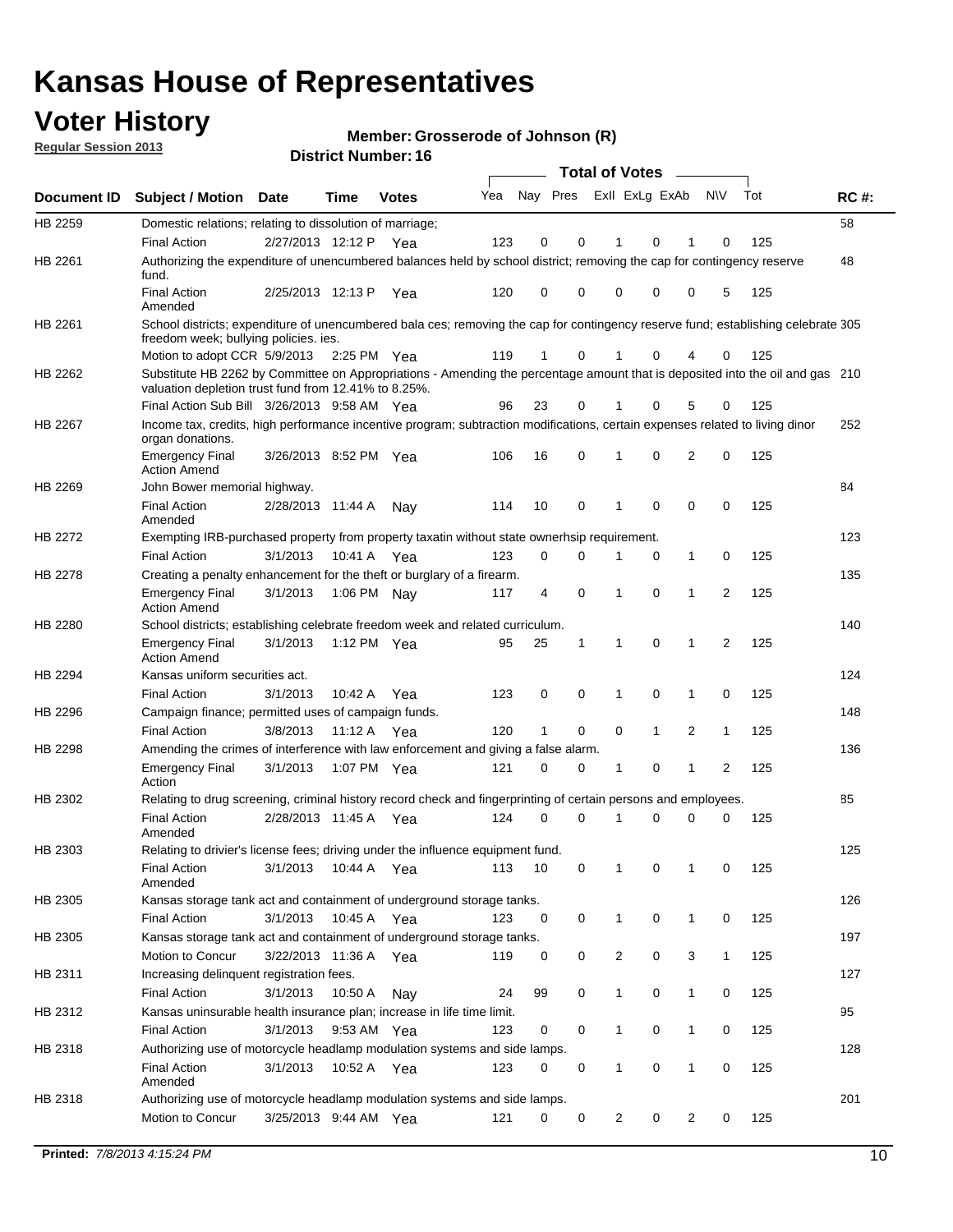## **Voter History**

**Regular Session 2013**

#### **Member: Grosserode of Johnson (R)**

|             |                                                                                                                                                                                             |                       |             |               |     |             |             | <b>Total of Votes</b> |             |                |             |     |             |
|-------------|---------------------------------------------------------------------------------------------------------------------------------------------------------------------------------------------|-----------------------|-------------|---------------|-----|-------------|-------------|-----------------------|-------------|----------------|-------------|-----|-------------|
| Document ID | <b>Subject / Motion</b>                                                                                                                                                                     | Date                  | Time        | <b>Votes</b>  | Yea | Nay Pres    |             | Exll ExLg ExAb        |             |                | <b>NV</b>   | Tot | <b>RC#:</b> |
| HB 2319     | Creating the coalition of innovative districts act.                                                                                                                                         |                       |             |               |     |             |             |                       |             |                |             |     | 149         |
|             | <b>Final Action</b><br>Amended                                                                                                                                                              | 3/8/2013              | 11:17 A     | Yea           | 74  | 47          | 0           | 0                     | 1           | 3              | 0           | 125 |             |
| HB 2319     | Creating the coalition of innovative districts act.<br>Motion to Adopt CCR 4/5/2013                                                                                                         |                       |             | 1:03 PM Yea   | 71  | 47          | 0           | 2                     | 0           | 3              | 2           | 125 | 279         |
| HB 2322     | Relating to the division of health of the department of health and environment.                                                                                                             |                       |             |               |     |             |             |                       |             |                |             |     | 86          |
|             | <b>Final Action</b><br>Amended                                                                                                                                                              | 2/28/2013 11:46 A Yea |             |               | 118 | 6           | 0           | 1                     | 0           | 0              | 0           | 125 |             |
| HB 2326     | VoIP and IP enabled services.                                                                                                                                                               |                       |             |               |     |             |             |                       |             |                |             |     | 129         |
|             | <b>Final Action</b><br>Amended                                                                                                                                                              | 3/1/2013              | 10:53 A     | Yea           | 123 | $\mathbf 0$ | 0           | 1                     | $\mathbf 0$ | 1              | $\mathbf 0$ | 125 |             |
| HB 2338     | Courts; docket fees.                                                                                                                                                                        |                       |             |               |     |             |             |                       |             |                |             |     | 211         |
|             | <b>Final Action</b><br>Amended                                                                                                                                                              | 3/26/2013 10:00 A     |             | Yea           | 67  | 52          | 0           | $\mathbf 1$           | 0           | 5              | 0           | 125 |             |
| HB 2339     | Allowing insurers to return premiums to a policyholder separate from the notice of an adverse underwriting decision.                                                                        |                       |             |               |     |             |             |                       |             |                |             |     | 67          |
|             | <b>Final Action</b>                                                                                                                                                                         | 2/28/2013 11:16 A Yea |             |               | 124 | 0           | 0           | 1                     | 0           | 0              | 0           | 125 |             |
| HB 2339     | Combining life insurance with certain additional health related riders, insurance agents-lines of insurance, health insurance for 287<br>certain firefighters and law enforcement officers. |                       |             |               |     |             |             |                       |             |                |             |     |             |
|             | Motion to Adopt CCR 4/5/2013 7:15 PM Yea                                                                                                                                                    |                       |             |               | 116 | 4           | 0           | 2                     | 0           | 2              | 1           | 125 |             |
| HB 2343     | Relating to the secretary of health and environment; office of laboratory services.                                                                                                         |                       |             |               |     |             |             |                       |             |                |             |     | 130         |
|             | <b>Final Action</b>                                                                                                                                                                         | 3/1/2013              | 10:54 A Yea |               | 89  | 34          | 0           | $\mathbf{1}$          | 0           | 1              | 0           | 125 |             |
| HB 2349     | School districts; audit by legislative post audit committee.<br><b>Final Action</b>                                                                                                         | 2/28/2013 11:48 A Yea |             |               | 120 | 4           | 0           | 1                     | $\Omega$    | $\Omega$       | 0           | 125 | 87          |
|             | Amended                                                                                                                                                                                     |                       |             |               |     |             |             |                       |             |                |             |     |             |
| HB 2349     | School districts; audit by legislative post audit committee.                                                                                                                                |                       |             |               |     |             |             |                       |             |                |             |     | 291         |
|             | Motion to Concur                                                                                                                                                                            | 4/5/2013              |             | 7:55 PM Yea   | 118 | 2           | 0           | 2                     | 0           | 2              | 1           | 125 |             |
| HB 2352     | Maximum benefits increased for certain members of the Kansas police and firemen's retirement system.                                                                                        |                       |             |               |     |             |             | 1                     |             |                |             |     | 88          |
|             | <b>Final Action</b>                                                                                                                                                                         | 2/28/2013 11:49 A     |             | Yea           | 124 | 0           | 0           |                       | 0           | 0              | 0           | 125 |             |
| HB 2353     | Adding certain controlled substances as schedule I drugs.<br><b>Emergency Final</b><br>Action                                                                                               | 3/1/2013              |             | 1:09 PM Yea   | 121 | $\mathbf 0$ | $\mathbf 0$ | 1                     | 0           | 1              | 2           | 125 | 138         |
| HB 2357     | 242nd engineer company ae" KS army national guard ae" membrial highway.                                                                                                                     |                       |             |               |     |             |             |                       |             |                |             |     | 96          |
|             | <b>Final Action</b>                                                                                                                                                                         | 3/1/2013              |             | 9:54 AM Yea   | 123 | 0           | 0           | 1                     | 0           | 1              | 0           | 125 |             |
| HB 2357     | 242nd engineer company-KS army national guard- highway.                                                                                                                                     |                       |             |               |     |             |             |                       |             |                |             |     | 202         |
|             | Motion to Concur                                                                                                                                                                            | 3/25/2013 9:47 AM Yea |             |               | 121 | $\mathbf 0$ | $\mathbf 0$ | $\overline{2}$        | $\mathbf 0$ | $\overline{2}$ | 0           | 125 |             |
| HB 2363     | Exempting certain aggregate mining operations from department of health and environment regulations.                                                                                        |                       |             |               |     |             |             |                       |             |                |             |     | 131         |
|             | <b>Final Action</b><br>Amended                                                                                                                                                              | 3/1/2013              | 10:56 A     | Yea           | 123 | 0           | 0           | 1                     | 0           | 1              | 0           | 125 |             |
| HB 2363     | Water; wastewater regulations for sand and gravel; streams, dams and water obstructions.                                                                                                    |                       |             |               |     |             |             |                       |             |                |             |     | 280         |
|             | Motion to Adopt CCR 4/5/2013                                                                                                                                                                |                       |             | 1:10 PM $Yea$ | 119 | 0           | 0           | 2                     | 0           | 3              | 1           | 125 |             |
| HB 2368     | Relating to the governor's mental health services planning council.                                                                                                                         |                       |             |               |     |             |             |                       |             |                |             |     | 137         |
|             | <b>Emergency Final</b><br><b>Action Amend</b>                                                                                                                                               | 3/1/2013              |             | 1:08 PM Yea   | 121 | 0           | 0           | $\mathbf{1}$          | 0           | 1              | 2           | 125 |             |
| HB 2377     | Relating to court fees and costs; judicial branch surcharge fund.                                                                                                                           |                       |             |               |     |             |             |                       |             |                |             |     | 212         |
|             | <b>Final Action</b>                                                                                                                                                                         | 3/26/2013 10:01 A Yea |             |               | 118 | 1           | 0           |                       | 0           | 5              | 0           | 125 |             |
| HB 2378     | Sales tax exemption for sales of certain machinery and equipment used for surface mining activities.                                                                                        |                       |             |               |     |             |             |                       |             |                |             |     | 251         |
|             | <b>Emergency Final</b><br><b>Action Amend</b>                                                                                                                                               | 3/26/2013 8:51 PM Yea |             |               | 104 | 18          | 0           | 1                     | 0           | 2              | 0           | 125 |             |
| HB 2381     | Election campaign finance; removing certain limitations to contributions made during legislative sessions.                                                                                  |                       |             |               |     |             |             |                       |             |                |             |     | 198         |
|             | <b>Final Action</b><br>Amended                                                                                                                                                              | 3/25/2013 9:30 AM Yea |             |               | 100 | 21          | 0           | $\overline{2}$        | 0           | 2              | 0           | 125 |             |
| HB 2387     | Clarifying that felony murder is not a lesser included offense of capital murder.                                                                                                           |                       |             |               |     |             |             |                       |             |                |             |     | 213         |
|             | <b>Final Action</b>                                                                                                                                                                         | 3/26/2013 10:02 A     |             | Yea           | 117 | 2           | 0           | $\mathbf{1}$          | 0           | 5              | 0           | 125 |             |
|             | Printed: 7/8/2013 4:15:24 PM                                                                                                                                                                |                       |             |               |     |             |             |                       |             |                |             |     | 11          |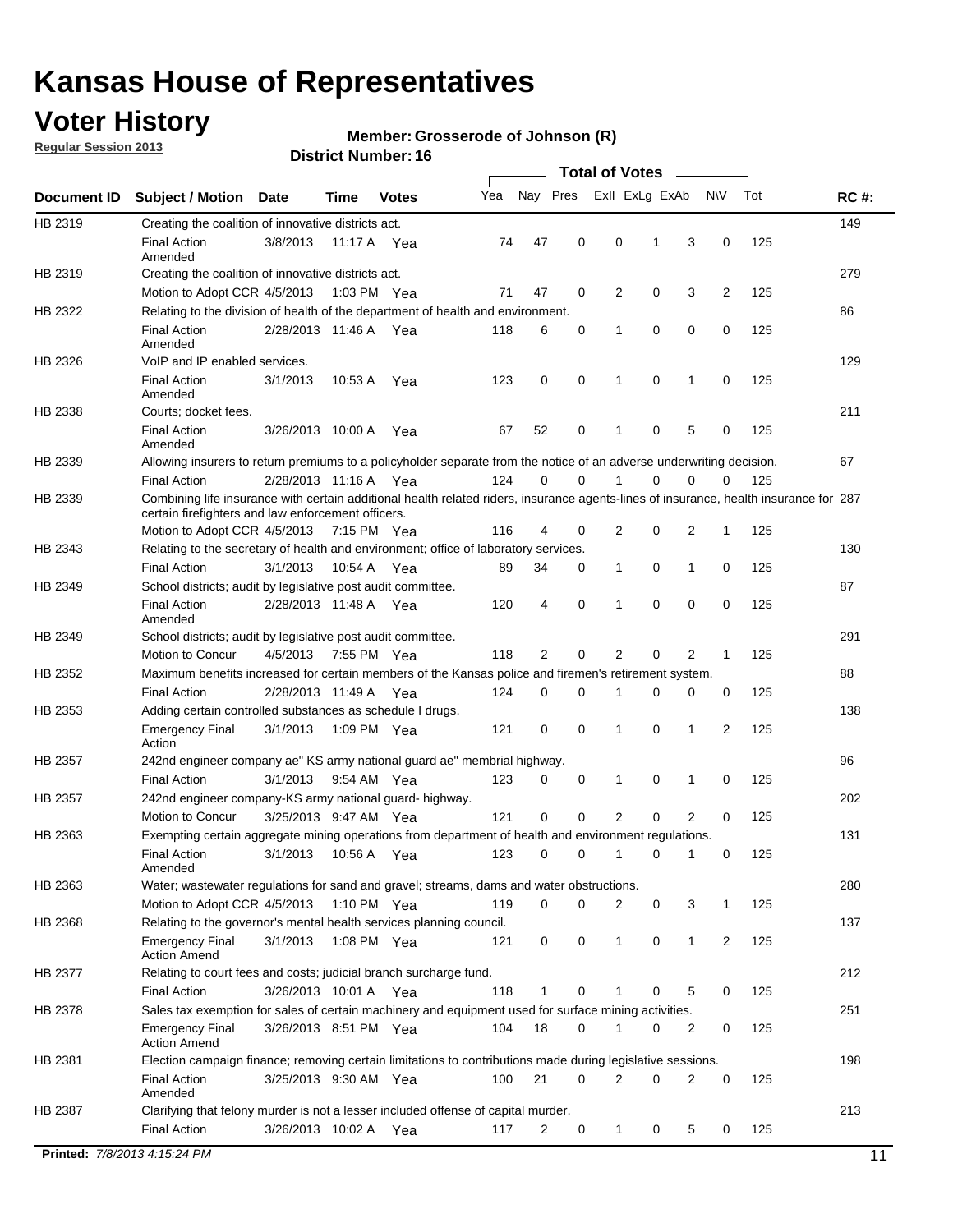## **Voter History**

**Member: Grosserode of Johnson (R)** 

**Regular Session 2013**

|                 |                                                                                                                                                                                                                                                  |                       |         |              |     |              |          | <b>Total of Votes</b> |   |   |              |     |             |
|-----------------|--------------------------------------------------------------------------------------------------------------------------------------------------------------------------------------------------------------------------------------------------|-----------------------|---------|--------------|-----|--------------|----------|-----------------------|---|---|--------------|-----|-------------|
| Document ID     | Subject / Motion Date                                                                                                                                                                                                                            |                       | Time    | <b>Votes</b> | Yea | Nay Pres     |          | Exll ExLg ExAb        |   |   | <b>NV</b>    | Tot | <b>RC#:</b> |
| HB 2389         | Capital murder; notice of intent to seek the death penalty.                                                                                                                                                                                      |                       |         |              |     |              |          |                       |   |   |              |     | 214         |
|                 | <b>Final Action</b>                                                                                                                                                                                                                              | 3/26/2013 10:03 A     |         | Yea          | 118 | 1            | 0        | 1                     | 0 | 5 | 0            | 125 |             |
| HB 2391         | School finance; amount of tax levy authorized to finance ancillary school facilities.                                                                                                                                                            |                       |         |              |     |              |          |                       |   |   |              |     | 237         |
|                 | <b>Emergency Final</b><br><b>Action Amend</b>                                                                                                                                                                                                    | 3/26/2013 8:30 PM Yea |         |              | 64  | 57           | 0        | 1                     | 0 | 2 | 1            | 125 |             |
| HB 2391         | Senate Substitute for HB 2391 by Committee on Ways and Means - Creating the joint committee on uniform educational<br>standards oversight.                                                                                                       |                       |         |              |     |              |          |                       |   |   |              |     | 321         |
|                 | Sub Motion to Concur 6/1/2013                                                                                                                                                                                                                    |                       | 10:06 P | Yea          | 55  | 58           | 0        | 0                     | 0 | 6 | 6            | 125 |             |
| HB 2396         | Allowing the secretary of administration to identify state owned real property as surplus property and establishing an appeals 253<br>process of such identification; also amending procedures for the disposition of state surplus real estate. |                       |         |              |     |              |          |                       |   |   |              |     |             |
|                 | <b>Emergency Final</b><br>Action Amend                                                                                                                                                                                                           | 3/26/2013 8:53 PM Yea |         |              | 122 | 0            | 0        |                       | 0 | 2 | 0            | 125 |             |
| HB 2403         | Issuing \$1,500,000,000 of pension obligation bonds to finance a portion of the unfunded actuarial liability of KPERS.                                                                                                                           |                       |         |              |     |              |          |                       |   |   |              |     | 236         |
|                 | <b>Final Action</b><br>Amended                                                                                                                                                                                                                   | 3/26/2013 8:29 PM Nay |         |              | 73  | 49           | 0        | 1                     | 0 | 2 | 0            | 125 |             |
| <b>HCR 5014</b> | Urging approval of the Presidential Permit application allowing the construction and operation of the TransCanada Keystone<br>XL Pipeline.                                                                                                       |                       |         |              |     |              |          |                       |   |   |              |     | 215         |
|                 | <b>Final Action</b>                                                                                                                                                                                                                              | 3/26/2013 10:05 A     |         | Yea          | 108 | 11           | 0        |                       | 0 | 5 | 0            | 125 |             |
| HR 6004         | Rules of House of Representatives, permanent rules of the 2013-2014 biennium.                                                                                                                                                                    |                       |         |              |     |              |          |                       |   |   |              |     | 4           |
|                 | <b>Final Action</b><br>Amended                                                                                                                                                                                                                   | 1/28/2013 11:09 A     |         | Yea          | 82  | 40           | 0        | 0                     | 0 | 3 | 0            | 125 |             |
| SB 1            | Legislative Post Audit; periodic audits of the State treasurer and the pooled money investment board.                                                                                                                                            |                       |         |              |     |              |          |                       |   |   |              |     | 216         |
|                 | <b>Final Action</b><br>Amended                                                                                                                                                                                                                   | 3/26/2013 10:06 A     |         | Yea          | 118 | 1            | 0        | 1                     | 0 | 5 | 0            | 125 |             |
| SB 16           | Kansas racketeer influenced and corrupt organization act, criminal street gangs.                                                                                                                                                                 |                       |         |              |     |              |          |                       |   |   |              |     | 217         |
|                 | <b>Final Action</b><br>Amended                                                                                                                                                                                                                   | 3/26/2013 10:12 A Nay |         |              | 74  | 45           | 0        | 1                     | 0 | 5 | 0            | 125 |             |
| SB 20           | Civil procedure; temporary restraining orders and poverty affidavits.                                                                                                                                                                            |                       |         |              |     |              |          |                       |   |   |              |     | 190         |
|                 | <b>Final Action</b><br>Amended                                                                                                                                                                                                                   | 3/22/2013 11:15 A     |         | Yea          | 119 | 0            | 0        | 2                     | 0 | 3 | 1            | 125 |             |
| SB 20           | Civil procedure; temporary restraining orders and poverty affidavits.                                                                                                                                                                            |                       |         |              |     |              |          |                       |   |   |              |     | 304         |
|                 | Motion to adopt CCR 5/9/2013                                                                                                                                                                                                                     |                       |         | 2:21 PM Yea  | 119 | $\mathbf{1}$ | 0        | 1                     | 0 | 4 | 0            | 125 |             |
| SB 21           | Firearms; criminal possession of a firearm; expungement; personal and family protection act.                                                                                                                                                     |                       |         |              |     |              |          |                       |   |   |              |     | 255         |
|                 | <b>Emergency Final</b><br>Action                                                                                                                                                                                                                 | 3/26/2013 8:56 PM Yea |         |              | 119 | 3            | 0        |                       | 0 | 2 | 0            | 125 |             |
| SB 23           | Continuation of statewide tax levy for public schools.                                                                                                                                                                                           |                       |         |              |     |              |          |                       |   |   |              |     | 243         |
|                 | <b>Emergency Final</b><br><b>Action Amend</b>                                                                                                                                                                                                    | 3/26/2013 8:38 PM Yea |         |              | 122 | 0            | 0        | 1                     | 0 | 2 | 0            | 125 |             |
| <b>SB 23</b>    | School districts; sttewide tax levy for public schools; school finance amendments.                                                                                                                                                               |                       |         |              |     |              |          |                       |   |   |              |     | 296         |
|                 | Motion to Adopt CCR 4/5/2013 9:32 PM Yea                                                                                                                                                                                                         |                       |         |              | 119 | 1            | 0        | 2                     | 0 | 2 | 1            | 125 |             |
| <b>SB 24</b>    | Insurance - Risk-based capital requirements for property, casualty and life insurance companies.                                                                                                                                                 |                       |         |              |     |              |          |                       |   |   |              |     | 204         |
|                 | <b>Final Action</b>                                                                                                                                                                                                                              | 3/26/2013 9:50 AM Yea |         |              | 119 | 0            | 0        |                       | 0 | 5 | 0            | 125 |             |
| SB 25           | Insurance-Risk-based capital requirements for health organizations.                                                                                                                                                                              |                       |         |              |     |              |          |                       |   |   |              |     | 205         |
|                 | <b>Final Action</b>                                                                                                                                                                                                                              | 3/26/2013 9:51 AM Yea |         |              | 119 | 0            | 0        | 1                     | 0 | 5 | 0            | 125 |             |
| SB 27           | Eligibility of students under the military service scholarship program act.<br><b>Final Action</b>                                                                                                                                               | 3/19/2013 10:35 A Yea |         |              | 123 | 0            | 0        |                       | 0 | 1 | 0            | 125 | 166         |
|                 | Amended                                                                                                                                                                                                                                          |                       |         |              |     |              |          |                       |   |   |              |     |             |
| SB 28           | Authorizing the division of emergency management within the adjutant general's department to accept certain real property.                                                                                                                       |                       |         |              |     |              |          |                       |   |   |              |     | 184         |
|                 | <b>Final Action</b>                                                                                                                                                                                                                              | 3/21/2013 11:22 A Yea |         |              | 121 | 0            | $\Omega$ | 1                     | 0 | 3 | $\Omega$     | 125 |             |
| SB 37           | Kansas home inspectors professional competence and financial responsibility act.                                                                                                                                                                 |                       |         |              |     |              |          |                       |   |   |              |     | 218         |
|                 | <b>Final Action</b>                                                                                                                                                                                                                              | 3/26/2013 10:14 A Nay |         |              | 102 | 17           | 0        | 1                     | 0 | 5 | 0            | 125 |             |
| SB 51           | Health insurance coverage for bankers association.<br><b>Final Action</b>                                                                                                                                                                        | 3/22/2013 11:14 A Yea |         |              | 119 | 0            | 0        | 2                     | 0 | 3 | $\mathbf{1}$ | 125 | 189         |
|                 |                                                                                                                                                                                                                                                  |                       |         |              |     |              |          |                       |   |   |              |     |             |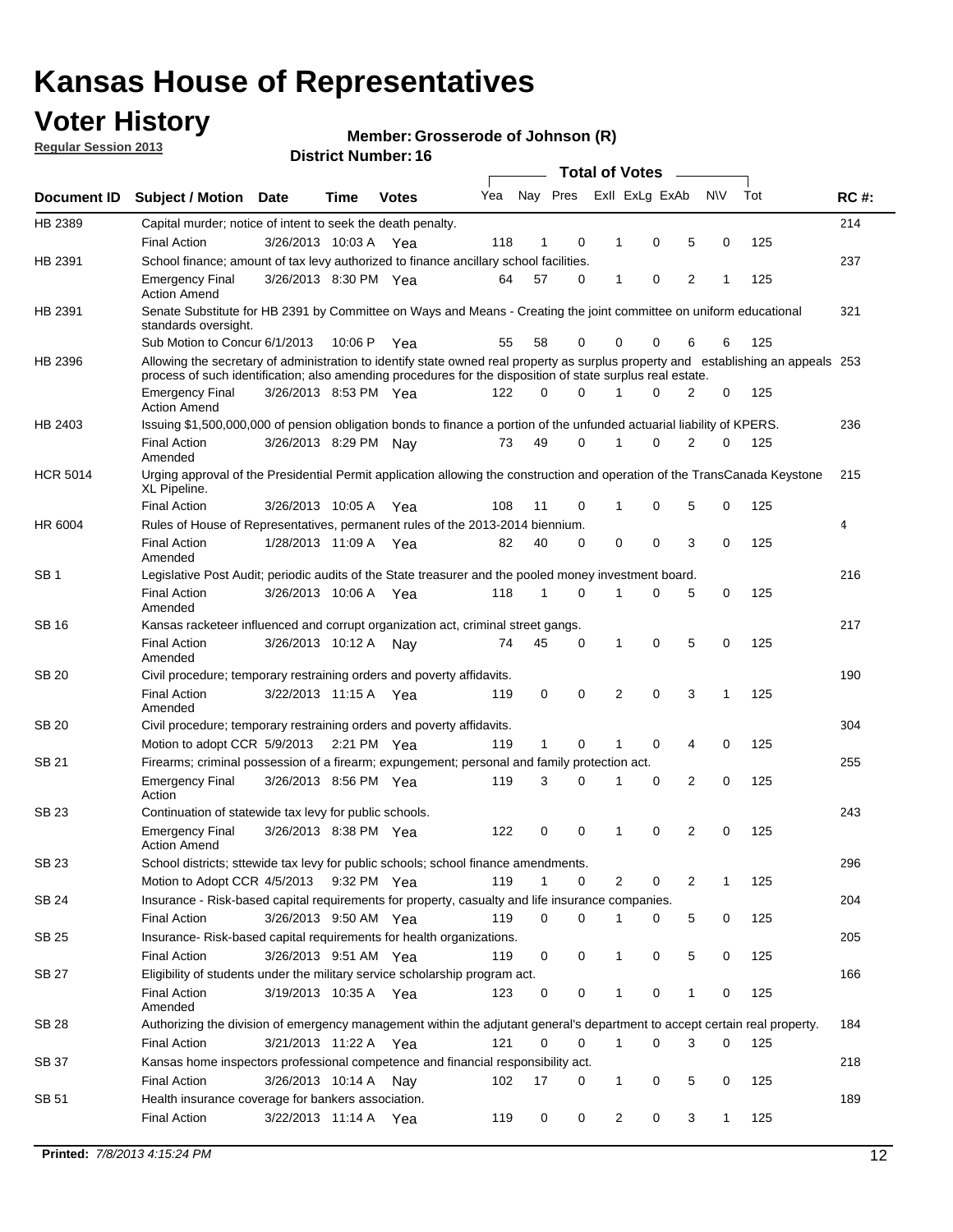## **Voter History**

**Member: Grosserode of Johnson (R)** 

**Regular Session 2013**

|              | <b>Total of Votes</b><br>$\frac{1}{2}$                                                                                                                                                                                                                                                                                                                                                                  |                       |             |              |     |          |             |                |   |                |           |     |             |
|--------------|---------------------------------------------------------------------------------------------------------------------------------------------------------------------------------------------------------------------------------------------------------------------------------------------------------------------------------------------------------------------------------------------------------|-----------------------|-------------|--------------|-----|----------|-------------|----------------|---|----------------|-----------|-----|-------------|
| Document ID  | <b>Subject / Motion Date</b>                                                                                                                                                                                                                                                                                                                                                                            |                       | Time        | <b>Votes</b> | Yea | Nay Pres |             | Exll ExLg ExAb |   |                | <b>NV</b> | Tot | <b>RC#:</b> |
| SB 52        | Mortgage interest rate cap increase.                                                                                                                                                                                                                                                                                                                                                                    |                       |             |              |     |          |             |                |   |                |           |     | 238         |
|              | <b>Emergency Final</b><br>Action                                                                                                                                                                                                                                                                                                                                                                        | 3/26/2013 8:32 PM Yea |             |              | 120 | 2        | 0           | 1              | 0 | 2              | 0         | 125 |             |
| <b>SB 56</b> | Transferring the recognition of county fair associations from the secretary of agriculture to the board of county<br>commissioners.                                                                                                                                                                                                                                                                     |                       |             |              |     |          |             |                |   |                |           |     | 191         |
|              | <b>Final Action</b><br>Amended                                                                                                                                                                                                                                                                                                                                                                          | 3/22/2013 11:21 A     |             | Yea          | 119 | 0        | 0           | 2              | 0 | 3              | 1         | 125 |             |
| <b>SB 57</b> | Substitute for SB 57 by Committee on Agriculture - Agriculture; powers and duties of the department of agriculture relating to<br>poultry improvement plan and domesticated deer.                                                                                                                                                                                                                       |                       |             |              |     |          |             |                |   |                |           |     | 192         |
|              | Final Action Sub Bill 3/22/2013 11:24 A Nav<br>Amended                                                                                                                                                                                                                                                                                                                                                  |                       |             |              | 79  | 40       | 0           | 2              | 0 | 3              | 1         | 125 |             |
| <b>SB 57</b> | Substitute for SB 57 by Committee on Agriculture - Agriculture; powers and duties of the department of agriculture relating to<br>poultry improvement plan, stockyards and domesticated deer.                                                                                                                                                                                                           |                       |             |              |     |          |             |                |   |                |           |     | 262         |
|              | Motion to adopt CCR 4/4/2013                                                                                                                                                                                                                                                                                                                                                                            |                       | 2:18 PM Nay |              | 80  | 42       | 0           |                | 0 | 2              | 0         | 125 |             |
| SB 58        | Sentencing for unlawful manufacturing of controlled substances.                                                                                                                                                                                                                                                                                                                                         |                       |             |              |     |          |             |                |   |                |           |     | 219         |
|              | <b>Final Action</b>                                                                                                                                                                                                                                                                                                                                                                                     | 3/26/2013 10:15 A     |             | Yea          | 119 | 0        | 0           | 1              | 0 | 5              | 0         | 125 |             |
| <b>SB 59</b> | Attorney general; reward for information.                                                                                                                                                                                                                                                                                                                                                               |                       |             |              |     |          |             |                |   |                |           |     | 193         |
|              | <b>Final Action</b>                                                                                                                                                                                                                                                                                                                                                                                     | 3/22/2013 11:25 A     |             | Yea          | 119 | 0        | $\mathbf 0$ | 2              | 0 | 3              | 1         | 125 |             |
| SB 62        | Making gas pipeline safety terminology consistent with federal regulations.                                                                                                                                                                                                                                                                                                                             |                       |             |              |     |          |             |                |   |                |           |     | 163         |
|              | <b>Final Action</b>                                                                                                                                                                                                                                                                                                                                                                                     | 3/19/2013 10:32 A     |             | Yea          | 123 | 0        | 0           | 1              | 0 | 1              | 0         | 125 |             |
| SB 63        | Elections; voting crimes, penalties and prosecution.                                                                                                                                                                                                                                                                                                                                                    |                       |             |              |     |          |             |                |   |                |           |     | 246         |
|              | <b>Emergency Final</b><br><b>Action Amend</b>                                                                                                                                                                                                                                                                                                                                                           | 3/26/2013 8:42 PM Yea |             |              | 69  | 53       | 0           | 1              | 0 | $\overline{2}$ | 0         | 125 |             |
| <b>SB68</b>  | Driver's license examinations; locations.                                                                                                                                                                                                                                                                                                                                                               |                       |             |              |     |          |             |                | 0 | 5              |           |     | 220         |
| SB 69        | <b>Final Action</b><br>Motor vehicles; vehicle registration and license plates.                                                                                                                                                                                                                                                                                                                         | 3/26/2013 10:16 A     |             | Yea          | 116 | 3        | 0           | 1              |   |                | 0         | 125 | 167         |
|              | <b>Final Action</b>                                                                                                                                                                                                                                                                                                                                                                                     | 3/19/2013 10:37 A     |             | Yea          | 117 | 6        | 0           | 1              | 0 | 1              | 0         | 125 |             |
| SB 74        | Prison-made goods act; prohibiting prisoner production of manufactured or modular homes.                                                                                                                                                                                                                                                                                                                |                       |             |              |     |          |             |                |   |                |           |     | 221         |
|              | <b>Final Action</b>                                                                                                                                                                                                                                                                                                                                                                                     | 3/26/2013 10:19 A     |             | Yea          | 87  | 32       | 0           | 1              | 0 | 5              | 0         | 125 |             |
| SB 75        | Record requirements and civil penalties relating to sales of plastic bulk merchandise containers.                                                                                                                                                                                                                                                                                                       |                       |             |              |     |          |             |                |   |                |           |     | 222         |
|              | <b>Final Action</b>                                                                                                                                                                                                                                                                                                                                                                                     | 3/26/2013 10:21 A     |             | Nay          | 101 | 18       | 0           |                | 0 | 5              | 0         | 125 |             |
| SB 81        | Open records; requests for criminal justice information; restriction of certain officials' information from publicly accessible<br>records.                                                                                                                                                                                                                                                             |                       |             |              |     |          |             |                |   |                |           |     | 194         |
|              | <b>Final Action</b><br>Amended                                                                                                                                                                                                                                                                                                                                                                          | 3/22/2013 11:27 A     |             | Yea          | 119 | 0        | 0           | 2              | 0 | 3              | 1         | 125 |             |
| SB 83        | House Substitute for SB 83 by Committee on Taxation - Income tax deductions and modifications; severance tax; sales tax;<br>delinquent tax liabilities.                                                                                                                                                                                                                                                 |                       |             |              |     |          |             |                |   |                |           |     | 187         |
|              | Final Action Sub Bill 3/21/2013 11:30 A                                                                                                                                                                                                                                                                                                                                                                 |                       |             | Yea          | 96  | 25       | 0           | 1              | 0 | 3              | 0         | 125 |             |
| SB 83        | House Substitute for SB 83 by Committee on Taxation--Income tax deductions and modifications; severance tax; sales tax and 260<br>compensating use tax, preseumptions relating to nexus; property tax, exemptions, new automobile manufacturinge property;<br>taxation of watercraft; leased commercial and industrial property appeals; correction of clerical errors.<br>Motion to adopt CCR 4/3/2013 |                       |             |              | 104 | 15       | $\Omega$    | $\mathbf{1}$   | 0 | 3              | 2         | 125 |             |
| SB 84        | House Substitute for SB 84 by Committee on Taxation - Reduction to state income tax rates based on selected actual state                                                                                                                                                                                                                                                                                |                       | 10:35 A Yea |              |     |          |             |                |   |                |           |     | 188         |
|              | general fund receipts computations; distribution of revenues from sales and compensating use tax; reduction of<br>Final Action Sub Bill 3/21/2013 11:34 A Yea                                                                                                                                                                                                                                           |                       |             |              | 82  | 39       | $\Omega$    |                | 0 | 3              | $\Omega$  | 125 |             |
|              | Amended                                                                                                                                                                                                                                                                                                                                                                                                 |                       |             |              |     |          |             |                |   |                |           |     |             |
| SB 84        | House Substitute for SB 84 -- Reduction to state income tax rates based on selected actual state general fund receipts<br>computations; reduction of itemized deductions.                                                                                                                                                                                                                               |                       |             |              |     |          |             |                |   |                |           |     | 317         |
|              | Motion to adopt CCR 5/28/2013 2:32 PM Nay                                                                                                                                                                                                                                                                                                                                                               |                       |             |              | 42  | 71       | 0           |                | 0 | 9              | 2         | 125 |             |
| SB 84        | House Substitute for SB 84 -- Reduction to state income tax rates based on selected actual state general fund receipts<br>computations; reduction of itemized deductions.                                                                                                                                                                                                                               |                       |             |              |     |          |             |                |   |                |           |     | 319         |
|              | Motion to adopt CCR 5/30/2013 9:14 PM Nav                                                                                                                                                                                                                                                                                                                                                               |                       |             |              | 18  | 94       | 0           |                | 0 | 9              | 3         | 125 |             |
| SB 85        | Motor vehicle insurance; providing proof of insurance by cellular phone or portable electronic device.                                                                                                                                                                                                                                                                                                  |                       |             |              |     |          |             |                |   |                |           |     | 175         |
|              | <b>Final Action</b>                                                                                                                                                                                                                                                                                                                                                                                     | 3/20/2013 10:25 A Yea |             |              | 123 | 0        | $\Omega$    |                | 0 | 1              | 0         | 125 |             |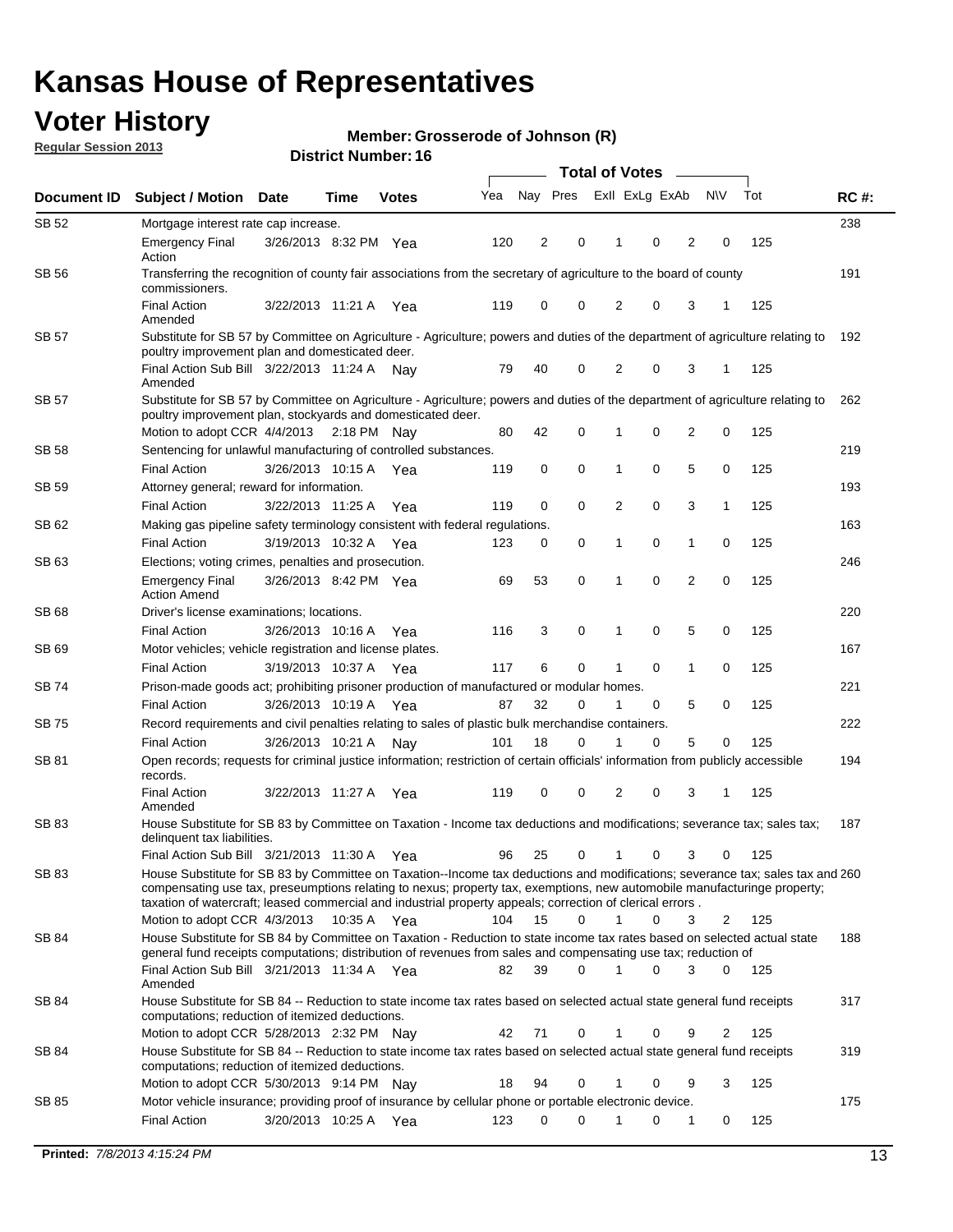## **Voter History**

**Regular Session 2013**

#### **Member: Grosserode of Johnson (R)**

| Document ID   |                                                                                                       |                                                                    |         |              |     |                |              |                |             |                |              |     |             |
|---------------|-------------------------------------------------------------------------------------------------------|--------------------------------------------------------------------|---------|--------------|-----|----------------|--------------|----------------|-------------|----------------|--------------|-----|-------------|
|               | <b>Subject / Motion Date</b>                                                                          |                                                                    | Time    | <b>Votes</b> | Yea | Nay Pres       |              | Exll ExLg ExAb |             |                | <b>NV</b>    | Tot | <b>RC#:</b> |
| <b>SB 88</b>  | Increasing the children's advocacy center assessment fee.                                             |                                                                    |         |              |     |                |              |                |             |                |              |     | 223         |
|               | <b>Final Action</b><br>Amended                                                                        | 3/26/2013 10:22 A                                                  |         | Yea          | 118 | 1              | 0            | 1              | 0           | 5              | 0            | 125 |             |
| <b>SB 96</b>  | Motor vehicles; counties with multiple registration facilities; additional registration fee.          |                                                                    |         |              |     |                |              |                |             |                |              |     | 224         |
|               | <b>Final Action</b><br>Amended                                                                        | 3/26/2013 10:24 A                                                  |         | Yea          | 106 | 12             | 0            | 1              | 0           | 5              | 1            | 125 |             |
| SB 96         | Additional motor vehicle registration fees.                                                           |                                                                    |         |              |     |                |              |                |             |                |              |     | 263         |
|               | Motion to adopt CCR 4/4/2013 2:21 PM                                                                  |                                                                    |         | Yea          | 114 | 8              | 0            |                | $\mathbf 0$ | $\overline{2}$ | 0            | 125 |             |
| SB 102        | Requiring the state treasurer to provide a list of daily deposits to the secretary of administration. |                                                                    |         |              |     |                |              |                |             |                |              |     | 195         |
|               | <b>Final Action</b><br>Amended                                                                        | 3/22/2013 11:28 A Yea                                              |         |              | 119 | 0              | $\Omega$     | $\overline{2}$ | 0           | 3              | 1            | 125 |             |
| SB 102        | Enacting the second amendment protection act.                                                         |                                                                    |         |              |     |                |              |                |             |                |              |     |             |
|               | Motion to Adopt CCR 4/5/2013                                                                          | 0<br>2<br>2<br>96<br>24<br>0<br>$\mathbf{1}$<br>125<br>9:20 PM Yea |         |              |     |                |              |                |             |                |              |     |             |
| SB 111        | Establishing Native American legislative day at the capitol; awarding of high school diplomas.        |                                                                    |         |              |     |                |              |                |             |                |              |     |             |
|               | <b>Emergency Final</b><br><b>Action Amend</b>                                                         | 3/26/2013 8:41 PM Yea                                              |         |              | 122 | 0              | 0            | 1              | 0           | 2              | 0            | 125 |             |
| <b>SB 113</b> | Credit unions; changes in certain loan limitations.                                                   |                                                                    |         |              |     |                |              |                |             |                |              |     | 234         |
|               | <b>Emergency Final</b><br>Action                                                                      | 3/26/2013 8:25 PM Yea                                              |         |              | 122 | 0              | 0            | 1              | 0           | 2              | 0            | 125 |             |
| <b>SB 118</b> | Relating to law enforcement reporting and investigation of missing persons.                           |                                                                    |         |              |     |                |              |                |             |                |              |     | 225         |
|               | <b>Final Action</b>                                                                                   | 3/26/2013 10:25 A Yea                                              |         |              | 119 | 0              | 0            | 1              | 0           | 5              | 0            | 125 |             |
| SB 120        | Enacting the Kansas farmers' market promotion act.                                                    |                                                                    |         |              |     |                |              |                |             |                |              |     | 196         |
|               | <b>Final Action</b><br>Amended                                                                        | 3/22/2013 11:31 A Yea                                              |         |              | 68  | 51             | 0            | 2              | $\mathbf 0$ | 3              | $\mathbf{1}$ | 125 |             |
| <b>SB 122</b> | Kansas administrative procedure act; service of order or notice.                                      |                                                                    |         |              |     |                |              |                |             |                |              |     | 226         |
|               | <b>Final Action</b><br>Amended                                                                        | 3/26/2013 10:26 A                                                  |         | Yea          | 119 | 0              | 0            | 1              | $\mathbf 0$ | 5              | 0            | 125 |             |
| SB 122        | Elections; unauthorized voting disclosures.                                                           |                                                                    |         |              |     |                |              |                |             |                |              |     |             |
|               | 2<br>0<br>2<br>Motion to Adopt CCR 4/5/2013<br>6:23 PM<br>89<br>31<br>0<br>$\mathbf{1}$<br>125<br>Yea |                                                                    |         |              |     |                |              |                |             |                |              |     |             |
| SB 124        | Amending the Kansas restraint of trade act.                                                           |                                                                    |         |              |     |                |              |                |             |                |              |     | 227         |
|               | <b>Final Action</b><br>Amended                                                                        | 3/26/2013 10:27 A                                                  |         | Yea          | 116 | $\overline{c}$ | $\mathbf{1}$ | 1              | 0           | 5              | 0            | 125 |             |
| SB 124        | Amending the Kansas restraint of trade act.                                                           |                                                                    |         |              |     |                |              |                |             |                |              |     | 273         |
|               | Motion to Adopt CCR 4/5/2013                                                                          |                                                                    | 11:06 A | Yea          | 97  | 23             | 0            | 2              | 0           | 2              | $\mathbf{1}$ | 125 |             |
| SB 128        | Career technical education incentive program amendments.                                              |                                                                    |         |              |     |                |              |                |             |                |              |     | 168         |
|               | <b>Final Action</b><br>Amended                                                                        | 3/19/2013 10:39 A                                                  |         | Yea          | 123 | 0              | 0            | 1              | 0           | 1              | 0            | 125 |             |
| <b>SB 129</b> | Bank commissioner: certain fees and hearing costs.                                                    |                                                                    |         |              |     |                |              |                |             |                |              |     | 254         |
|               | Emergency Final<br><b>Action Amend</b>                                                                | 3/26/2013 8:55 PM Nay                                              |         |              | 110 | 12             | 0            | 1              | 0           | 2              | 0            | 125 |             |
| SB 129        | Mortgage interest rate cap increase.                                                                  |                                                                    |         |              |     |                |              |                |             |                |              |     | 272         |
|               | Motion to Adopt CCR 4/5/2013                                                                          |                                                                    | 10:42 A | Yea          | 121 | 0              | 0            | 2              | 0           | 2              | 0            | 125 |             |
| SB 135        | Transferring boiler inspection duties from the department of labor to the state fire marshal.         |                                                                    |         |              |     |                |              |                |             |                |              |     | 228         |
|               | <b>Final Action</b>                                                                                   | 3/26/2013 10:28 A Yea                                              |         |              | 114 | 5              | 0            | 1              | 0           | 5              | 0            | 125 |             |
| SB 136        | Providing veterans designation on driver's licenses and nondriver identification cards.               |                                                                    |         |              |     |                |              |                |             |                |              |     | 244         |
|               | <b>Emergency Final</b><br><b>Action Amend</b>                                                         | 3/26/2013 8:39 PM Yea                                              |         |              | 119 | 3              | 0            | 1              | 0           | 2              | 0            | 125 |             |
| SB 139        | Kansas money transmitter act.                                                                         |                                                                    |         |              |     |                |              |                |             |                |              |     | 229         |
|               | <b>Final Action</b>                                                                                   | 3/26/2013 10:30 A                                                  |         | Yea          | 117 | $\mathbf{1}$   | $\mathbf{1}$ | 1              | 0           | 5              | 0            | 125 |             |
| SB 142        | Abortion; concerning civil actions related to abortion.                                               |                                                                    |         |              |     |                |              |                |             |                |              |     | 241         |
|               | <b>Emergency Final</b><br>Action                                                                      | 3/26/2013 8:36 PM Yea                                              |         |              | 89  | 33             | 0            | 1              | 0           | 2              | 0            | 125 |             |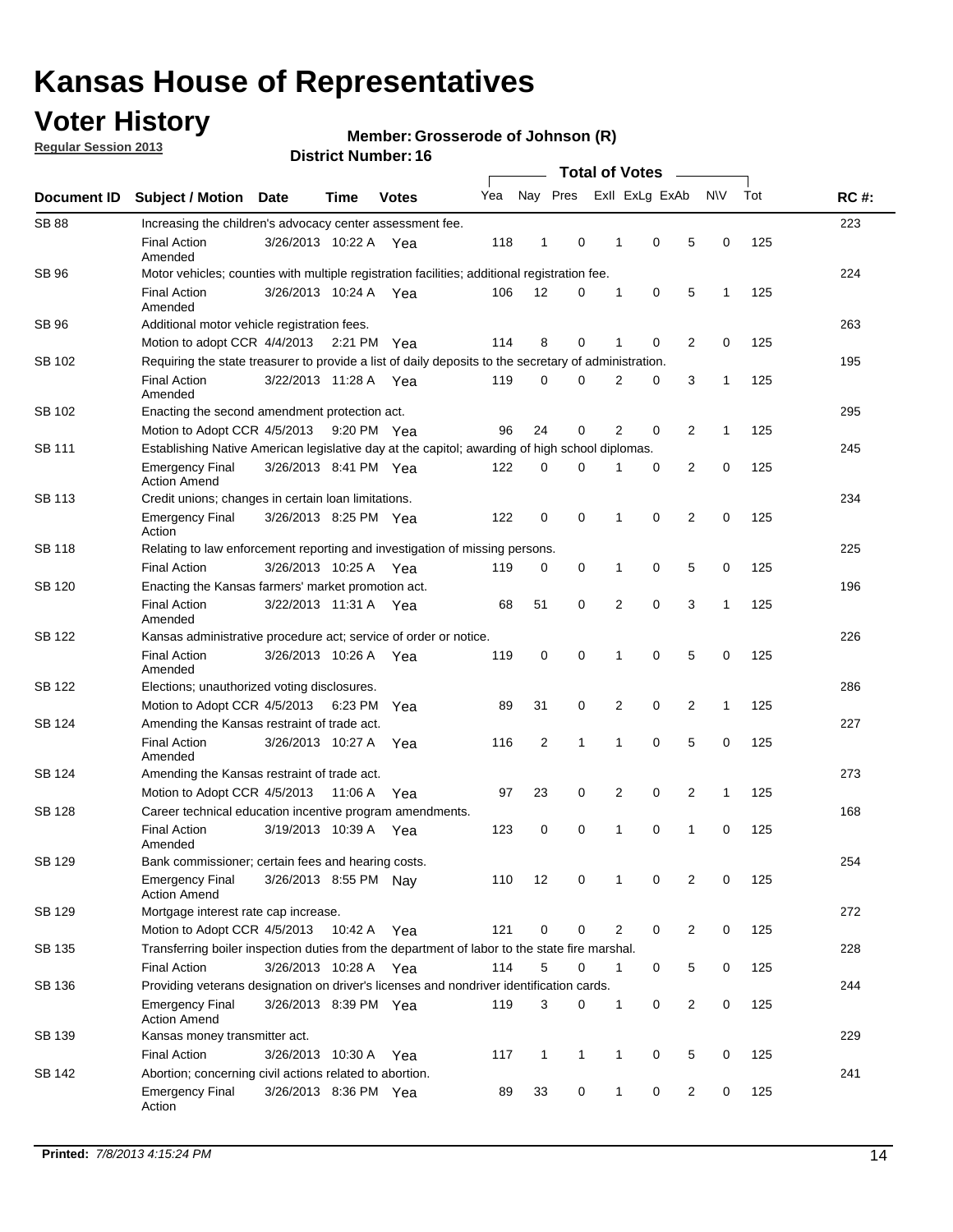## **Voter History**

**Member: Grosserode of Johnson (R)** 

**Regular Session 2013**

|                 |                                                                                                                                                                                                       |                                                                                                                                                                         |             |              |     |          |   | <b>Total of Votes</b> |                |                |                |     |             |  |
|-----------------|-------------------------------------------------------------------------------------------------------------------------------------------------------------------------------------------------------|-------------------------------------------------------------------------------------------------------------------------------------------------------------------------|-------------|--------------|-----|----------|---|-----------------------|----------------|----------------|----------------|-----|-------------|--|
| Document ID     | Subject / Motion Date                                                                                                                                                                                 |                                                                                                                                                                         | Time        | <b>Votes</b> | Yea | Nay Pres |   |                       | Exll ExLg ExAb |                | <b>NV</b>      | Tot | <b>RC#:</b> |  |
| <b>SB 149</b>   |                                                                                                                                                                                                       | 239<br>Drug screening for recipients of cash assistance and unemployment benefits.                                                                                      |             |              |     |          |   |                       |                |                |                |     |             |  |
|                 | <b>Emergency Final</b><br><b>Action Amend</b>                                                                                                                                                         | 3/26/2013 8:33 PM Yea                                                                                                                                                   |             |              | 106 | 16       | 0 | 1                     | 0              | 2              | 0              | 125 |             |  |
| SB 164          | Relating to the director of vehicles regulating providers of motor vehicle functions.                                                                                                                 |                                                                                                                                                                         |             |              |     |          |   |                       |                |                |                |     | 247         |  |
|                 | <b>Emergency Final</b><br><b>Action Amend</b>                                                                                                                                                         | 3/26/2013 8:43 PM Yea                                                                                                                                                   |             |              | 117 | 5        | 0 | $\mathbf{1}$          | 0              | 2              | 0              | 125 |             |  |
| SB 164          | Relating to the director of vehicles regulating providers of motor vehicle functions.                                                                                                                 |                                                                                                                                                                         |             |              |     |          |   |                       |                |                |                |     | 268         |  |
|                 | Motion to adopt CCR 4/4/2013                                                                                                                                                                          |                                                                                                                                                                         | 5:32 PM Yea |              | 111 | 9        | 0 | $\mathbf{1}$          | 0              | 2              | $\overline{2}$ | 125 |             |  |
| SB 166          | Insurers supervision, rehabilitation and liquidation act; derivatives.                                                                                                                                |                                                                                                                                                                         |             |              |     |          |   |                       |                |                |                |     | 206         |  |
|                 | <b>Final Action</b>                                                                                                                                                                                   | 3/26/2013 9:52 AM Yea                                                                                                                                                   |             |              | 119 | 0        | 0 | 1                     | 0              | 5              | 0              | 125 |             |  |
| SB 168          | Limiting nuisance actions against certain agricultural activities.                                                                                                                                    |                                                                                                                                                                         |             |              |     |          |   |                       |                |                |                |     | 169         |  |
|                 | <b>Final Action</b><br>Amended                                                                                                                                                                        | 3/19/2013 10:40 A Yea                                                                                                                                                   |             |              | 111 | 12       | 0 | 1                     | 0              | 1              | 0              | 125 |             |  |
| <b>SB 168</b>   | Limiting nuisance actions against certain agricultural activities.                                                                                                                                    |                                                                                                                                                                         |             |              |     |          |   |                       |                |                |                |     | 264         |  |
|                 | Motion to adopt CCR 4/4/2013                                                                                                                                                                          |                                                                                                                                                                         | 2:30 PM Yea |              | 110 | 12       | 0 | 1                     | 0              | 2              | 0              | 125 |             |  |
| SB 171          | School districts; amendments to Kansas uniform financial accounting and reporting act.                                                                                                                |                                                                                                                                                                         |             |              |     |          |   |                       |                |                |                |     | 248         |  |
|                 | <b>Emergency Final</b><br><b>Action Amend</b>                                                                                                                                                         | 3/26/2013 8:44 PM Yea                                                                                                                                                   |             |              | 122 | 0        | 0 | 1                     | 0              | 2              | 0              | 125 |             |  |
| SB 171          | School districts; amendments to Kansas uniform financial accounting and reporting act.                                                                                                                |                                                                                                                                                                         |             |              |     |          |   |                       |                |                |                |     | 285         |  |
|                 | Motion to Adopt CCR 4/5/2013 6:19 PM Yea                                                                                                                                                              |                                                                                                                                                                         |             |              | 63  | 57       | 0 | 2                     | 0              | 2              |                | 125 |             |  |
| SB 171          | Appropriations for FY 2013, FY 2014, FY 2015, FY 2016, FY 2017 and FY 2018 for various state agencies; capital<br>improvement projects; claims against the state.                                     |                                                                                                                                                                         |             |              |     |          |   |                       |                |                |                | 320 |             |  |
|                 | Motion to adopt CCR 6/1/2013 4:30 PM Yea                                                                                                                                                              |                                                                                                                                                                         |             |              | 63  | 51       | 0 | 0                     | 0              | 8              | 3              | 125 |             |  |
| <b>SB 187</b>   |                                                                                                                                                                                                       | Establishing the workers compensation and employment security boards nominating committee; administrative law judge<br>appointment; workers compensation appeals board. |             |              |     |          |   |                       |                |                |                |     | 242         |  |
|                 | <b>Emergency Final</b><br><b>Action Amend</b>                                                                                                                                                         | 3/26/2013 8:37 PM Yea                                                                                                                                                   |             |              | 88  | 34       | 0 |                       | 0              | 2              | 0              | 125 |             |  |
| SB 187          | Amending workers compensation law provisions; establishing the workers compensation and employment security boards<br>nominating committee; notice requirements; workplace health and safety program. |                                                                                                                                                                         |             |              |     |          |   |                       | 274            |                |                |     |             |  |
|                 | Motion to Adopt CCR 4/5/2013 11:26 A Yea                                                                                                                                                              |                                                                                                                                                                         |             |              | 89  | 31       | 0 | 2                     | 0              | 3              | 0              | 125 |             |  |
| SB 199          | University of Kansas medical center; midwest center for stem cell therapy.                                                                                                                            |                                                                                                                                                                         |             |              |     |          |   |                       |                |                |                |     | 235         |  |
|                 | Emergency Final<br><b>Action Amend</b>                                                                                                                                                                | 3/26/2013 8:26 PM Yea                                                                                                                                                   |             |              | 90  | 32       | 0 | 1                     | 0              | 2              | 0              | 125 |             |  |
| SB 199          | Health care; stem cell therapy and unused medications.                                                                                                                                                |                                                                                                                                                                         |             |              |     |          |   |                       |                |                |                |     | 290         |  |
|                 | Motion to Adopt CCR 4/5/2013                                                                                                                                                                          |                                                                                                                                                                         | 7:52 PM Yea |              | 90  | 30       | 0 | 2                     | 0              | $\overline{2}$ |                | 125 |             |  |
| SB 216          | Allowing a public building commission to acquire land for a municipal university similar to what such commission is currently<br>allowed to do for any state university.                              |                                                                                                                                                                         |             |              |     |          |   |                       |                |                |                |     | 185         |  |
|                 | <b>Final Action</b>                                                                                                                                                                                   | 3/21/2013 11:23 A Yea                                                                                                                                                   |             |              | 121 | 0        | 0 | 1                     | 0              | 3              | 0              | 125 |             |  |
| SB 246          | Reconciling amendments to certain statutes.                                                                                                                                                           |                                                                                                                                                                         |             |              |     |          |   |                       |                |                |                |     | 315         |  |
|                 | <b>Emergency Final</b><br>Action                                                                                                                                                                      | 5/23/2013 2:14 PM Yea                                                                                                                                                   |             |              | 111 | 0        | 0 | 1                     | 0              | 8              | 5              | 125 |             |  |
| <b>SCR 1604</b> | Joint rules for the Senate and House of Representatives, 2013-2014.                                                                                                                                   |                                                                                                                                                                         |             |              |     |          |   |                       |                |                |                |     | 5           |  |
|                 | <b>Final Action</b><br>Amended                                                                                                                                                                        | 1/28/2013 11:12 A Yea                                                                                                                                                   |             |              | 81  | 41       | 0 | 0                     | 0              | 3              | 0              | 125 |             |  |
| <b>SCR 1606</b> | Honoring pregnancy maintenance resource centers.                                                                                                                                                      |                                                                                                                                                                         |             |              |     |          |   |                       |                |                |                |     | 240         |  |
|                 | <b>Emergency Final</b><br>Action                                                                                                                                                                      | 3/26/2013 8:34 PM Yea                                                                                                                                                   |             |              | 122 | 0        | 0 | 1                     | 0              | 2              | 0              | 125 |             |  |